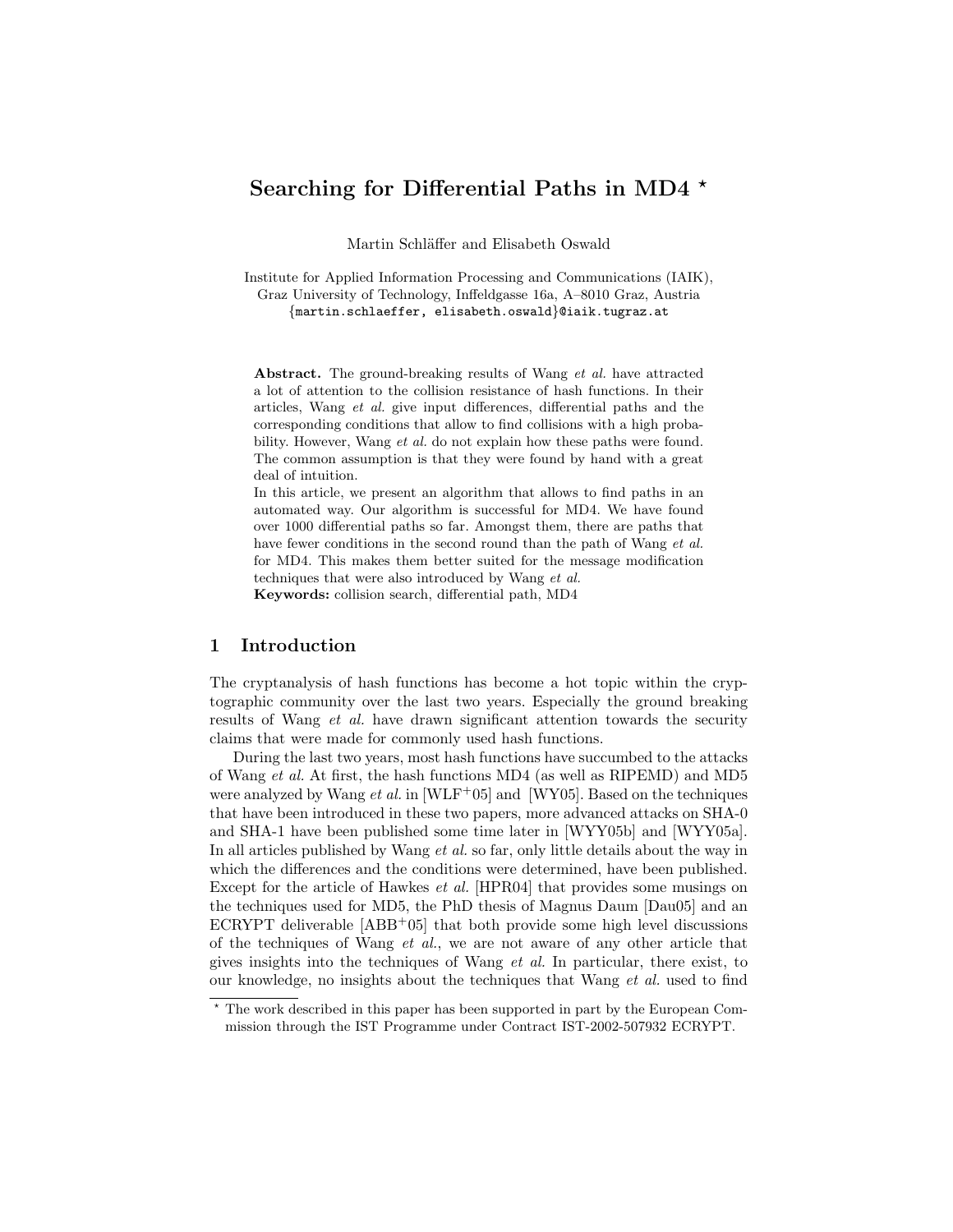so-called differential paths, i.e. to find the specific sequence of differences over a given number of steps that produces a local collision.

It is therefore easy to motivate and to explain the aim of the research that we present in this paper. We have tried to come up with an algorithm that finds differential paths in an automated way. As target for our path-searchingalgorithm we picked MD4. The reason for choosing MD4 is also easily motivated; it is the simplest of the well known hashing algorithms and it is the basis for many other algorithms such as MD5, RIPEMD, SHA-0 and SHA-1.

Our algorithm is successful: given a difference for the input message it computes differential paths for MD4 in an automated way. Among the differential paths that we have found so far, there are paths that are even slightly better than the path that Wang et al. reported in their original article. Our path has less conditions in the second round.

This article is organized as follows. In Sect. 2 we briefly review the attack by Wang et al. on MD4. In Sect. 3, we introduce the notation that we use to describe our algorithm. In Sect. 4, we explain our algorithm and in Sect. 5, we report on the results that we have obtained with it. We conclude this article in Sect. 6. There are several appendices to this article. They give more information about our algorithm and the best path that we found with it.

### 2 The Wang *et al.* approach

In this section we outline the approach by Wang et al. based on the example of the MD4 hash function. We first review the working principle of MD4 and then we focus on the attack of Wang et al.

#### 2.1 The MD4 Hash Function

The MD4 algorithm hashes an input of arbitrary length to a 128-bit value. The algorithm proceeds as follows. The input message  $M$  is modified by a specific padding rule to a message with a length that is a multiple of 512. Then, the padded message is subjected to the MD4 compression function. The compression function consists of three rounds having 16 steps each. Each round uses a different Boolean function  $f_i$ : in the first round it is the IF function, in the second round it is the MAJ (majority) function and in the third round it is the XOR function.

In every step in MD4, a 32-bit variable  $r_i$  is updated according to the rule given in (1). Later in this article, we use the notation that the j-th bit of  $r_i$ is denoted by  $r_{i,j}$ . In (1), the operator + denotes the addition modulo  $2^{32}$  and the operator  $\lll s_i$  denotes a circular left shift (rotation) by  $s_i$  positions. The variable  $m_{w_i}$  defines a message word and the variable  $k_i$  defines a round constant. The order of accessing the message words is given in Tab.1.

$$
r_i = (r_{i-4} + f_i(r_{i-1}, r_{i-2}, r_{i-3}) + m_{w_i} + k_i) \ll s_i, \ 0 \le i \le 47. \tag{1}
$$

The number of bit positions  $s_i$  in a rotation is either  $\{3, 7, 11, 19\}$  in the first round,  $\{3, 5, 9, 13\}$  in the second round, or it is  $\{3, 9, 11, 15\}$  in the third round.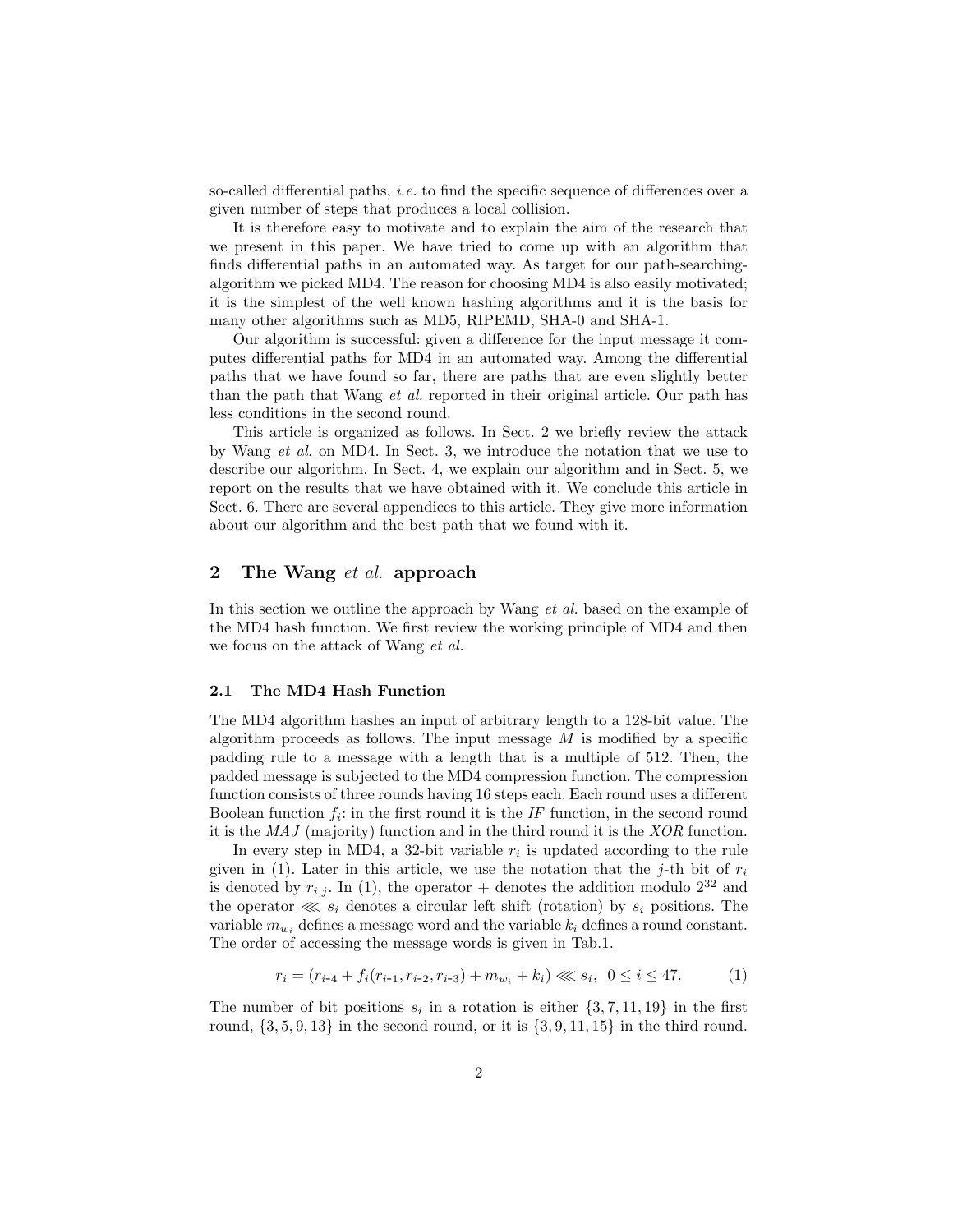Table 1. The order of message words in MD4.

| $\overline{w}$                                            |
|-----------------------------------------------------------|
| $\vert$ 015 $\vert$ 0,1,2,3,4,5,6,7,8,9,10,11,12,13,14,15 |
| $1631 0,4,8,12,1,5,9,13,2,6,10,14,3,7,11,15$              |
| $ 3247 0,8,4,12,2,10,6,14,1,9,5,13,3,11,7,15 $            |

The initial values are in hexadecimal notation:

 $(r_{-4}, r_{-3}, r_{-2}, r_{-1}) = (0x67452301, 0x10325476, 0x98badcfe, 0xefcdab89)$ 

These initial values are used to initialize the four 32-bit chaining variables  $(A, B, C, D)$ . After 48 steps, the values  $(r_{44}, r_{45}, r_{46}, r_{47})$  are added to the chaining variables  $(A, B, C, D)$ . If all message blocks have been processed, then the hash value of the input message is determined by the concatenation of the four chaining variables.

#### 2.2 Selecting an Input Difference

In the first step of the Wang et al. attack, one determines the difference  $\Delta$ between the two input messages M and  $M'$  (*i.e.* the input difference). In contrast to Dobbertin's attack [Dob98] on MD4, Wang et al. do not aim on producing one local collision within MD4 but two. The idea is to have one local collision in the third round that is easily fulfilled and to have another local collision over some steps in the first two rounds. The local collision in the third round determines the input difference (see [Sch06] for further details).

Differential properties of the XOR function. There are two simple observations that are the foundation for producing the local collision in the third round in the Wang *et al.* attack. The first observation is that an input difference of  $2^{31}$  (mod  $2^{32}$ ) implies that only the 31st bit in the message words differ. The second observation is that if two input values of the XOR function have a difference of  $2^{31}$ , then this difference is canceled.

Differential properties of the update rule in the third round. In the third round of MD4, the function  $f_i$  in the update rule (1) is the *XOR* function. We look at step  $i$  and assume hereby that there are no differences in the four previous steps. Choosing the message difference to be  $2^{31-s_i}$  in step i, causes the difference after the *i*-th step to be  $2^{31}$ . In the  $(i + 1)$ -st step, the difference of  $2^{31}$  propagates through the XOR function. In order to cancel it, we choose the difference of  $m_{w_{i+1}}$  to be  $2^{31}$  (also  $-2^{31}$  would work). Because the difference from the *i*-th step also goes into the *XOR* function in the  $(i + 2)$ -nd step, it is clever to set the difference of  $m_{w_{i+1}}$  to be  $2^{31} + 2^{31-s_{i+1}}$ . In this way we cancel the  $2^{31}$  difference in the  $(i + 1)$ -st step and insert a  $+2^{31-s_{i+1}}$  difference that becomes a  $2^{31}$  difference after the rotation by  $s_{i+1}$  bit positions. In the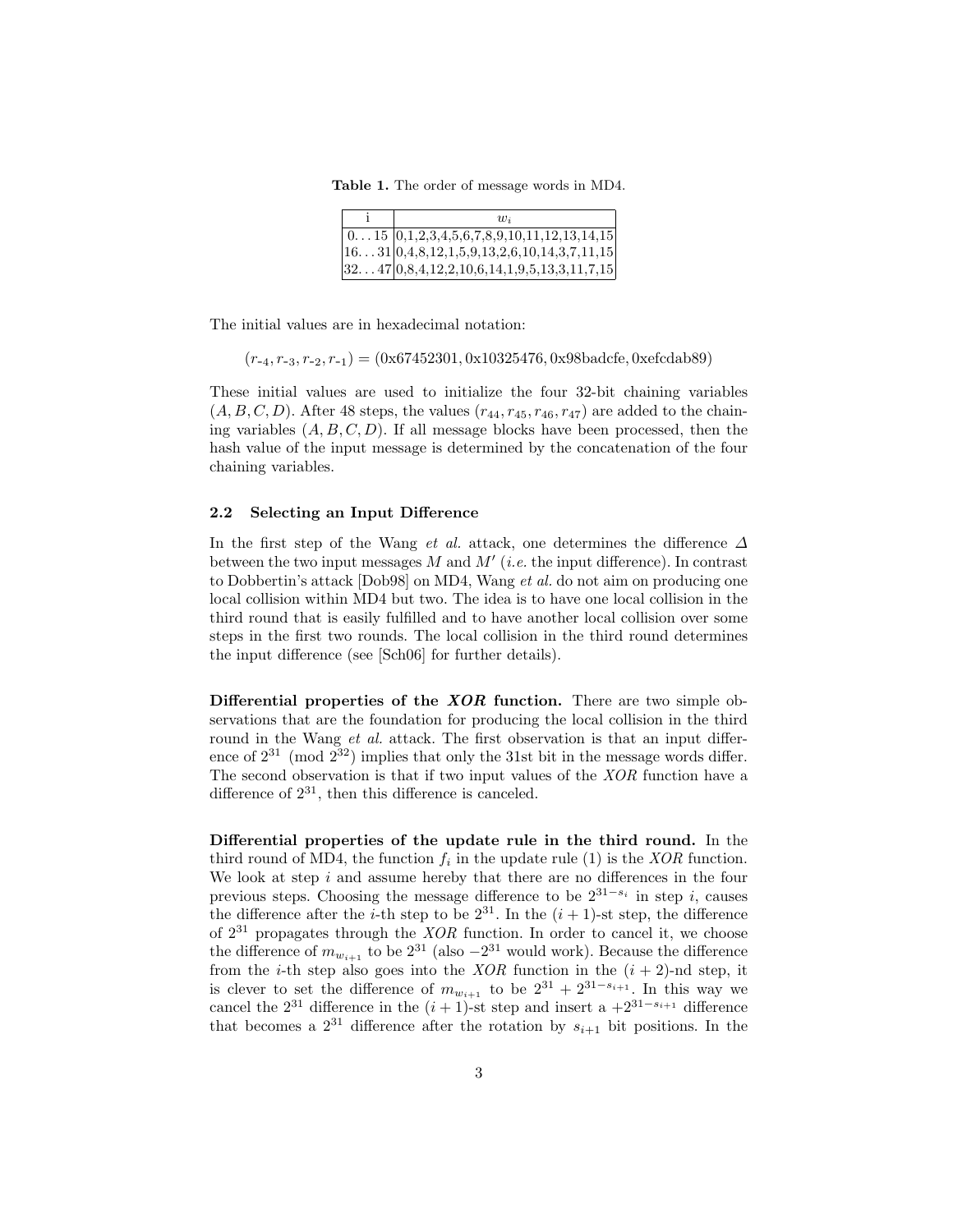Table 2. Propagation of differences in the third round of MD4 according to the update rule  $r_i = (r_{i-4} + XOR(r_{i-3}, r_{i-2}, r_{i-1}) + m_{w_i} + k_i) \ll s_i.$ 

|       | $\text{Step} \Delta r_{i-4} \Delta r_{i-3} \Delta r_{i-2} \Delta r_{i-1} $ |          |          |          | $\Delta r_i$ | $\Delta m_{w_i}$    |
|-------|----------------------------------------------------------------------------|----------|----------|----------|--------------|---------------------|
|       | 0                                                                          | 0        | 0        |          | $12^{31}$    | $2^{31-s_i}$        |
| i+1   | 0                                                                          | 0        | 0        | $2^{31}$ | $2^{31}$     | $2^{31}+2^{31-s_i}$ |
| $i+2$ | 0                                                                          | 0        | $2^{31}$ | $2^{31}$ | 0            |                     |
| $i+3$ | 0                                                                          | $2^{31}$ | $2^{31}$ | 0        | $\theta$     |                     |
| $i+4$ | $2^{31}$                                                                   | $2^{31}$ | 0        | 0        | 0            |                     |
| $i+5$ | $2^{31}$                                                                   | 0        | 0        | 0        | $\theta$     | $2^{31}$            |
| $i+6$ |                                                                            |          |          |          |              | 0                   |

 $(i+2)$ -nd step, we have on two inputs of the XOR function a difference of  $2^{31}$ , which cancel each other. Hence, the difference after the  $(i + 2)$ -nd step is zero. The same argument holds for step  $i + 3$ . In step  $i + 4$ , the input  $r_{i+1}$  of the  $XOR$  function has difference  $2^{31}$ , hence it propagates and gets canceled by  $r_i$  in the addition. Consequently, in the  $(i + 5)$ -th step, there is the  $2^{31}$  difference in  $r_{i+1}$  value that needs to be canceled. This can be done by inserting the same difference in  $m_{w_{i+5}}$ . This differential behavior is summarized in Tab. 2. One can choose the starting step i for this local collision. The choice of i determines in which message words the differences are introduced. This in turn determines the length of the differential path that describes the local collision over the steps in the first two rounds. We can also choose the sign of the differences. The choice  $i = 35$  leads to  $\Delta m_1 = 2^{31}$ ,  $\Delta m_2 = 2^{31} + 2^{28}$  and  $\Delta m_{12} = 2^{16}$ . As indicated before, we may choose other signs for the differences: the differences  $\Delta m_1 = 2^{31}, \Delta m_2 = 2^{31} - 2^{28}$  and  $\Delta m_{12} = -2^{16}$  also lead to a local collision. In our experiments, this particular choice of  $i$  turned out to be the best choice.

#### 2.3 Finding a Differential Path

The second crucial step is to find a so-called differential path that cancels the differences between steps 1 and 24. In the articles of Wang et al. such paths were given. However, no insight was provided how these paths were found. It is therefore assumed that the paths were found by hand. This means, that a great deal of intuition by the researchers was needed to determine the paths. The main contribution of this article is the automated search algorithm, which is described in Sect. 4.

#### 2.4 Message modification

The result of the second step is a differential path and the conditions on the intermediate values that are needed to fulfill the path. These conditions can be translated into equations for the message words that allow to pre-fulfill the conditions. In the third and last step of the attack, one applies different message modification techniques to the message in order to pre-fulfill as many conditions as possible.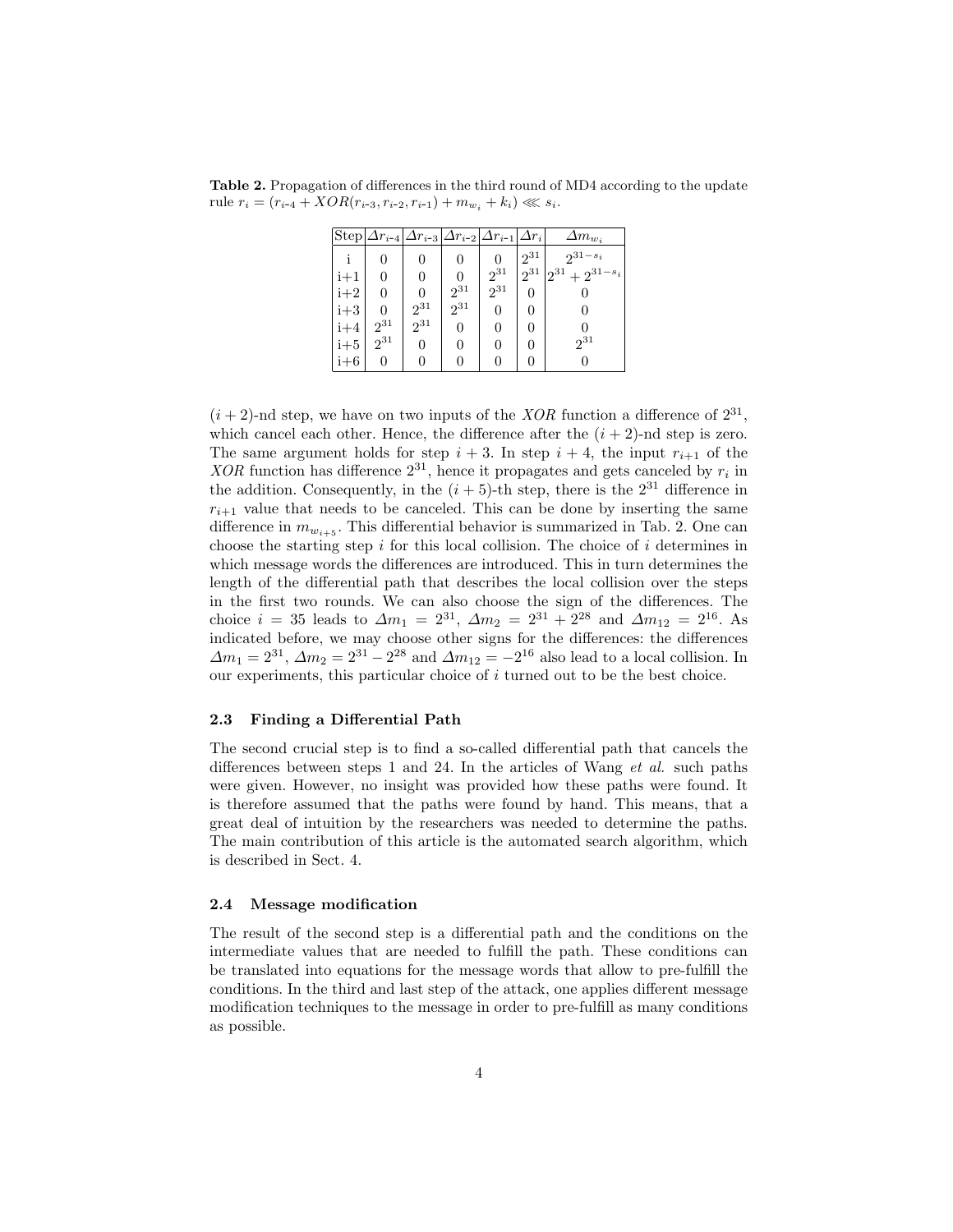Different message modification techniques were introduced by Wang et al. There is the single-step message modification technique, which allows to prefulfill all conditions that occur in the first round. The second technique is the multi-step message modification and allows to pre-fulfill some conditions in the second round. Other ideas for message modification techniques are the so-called advanced multi-step message modification techniques  $[WEF+05]$  and techniques that have been mentioned in  $[ABB<sup>+</sup>05]$ . The number of conditions that cannot be pre-fulfilled determines the overall complexity of the attack.

The main difference between the single-step and the multi-step message modifications is that the singe-step modifications always succeed. This means that all conditions that occur in the first round can be pre-fulfilled whereas this is not the case for the conditions in the second round. Consequently, it is desirable for a path search algorithm to look for paths that have most conditions in the first round of MD4.

### 3 Notation

This section details the notation that we will use in the remainder of this article. Furthermore we discuss the carry expansion of signed differences and the differential properties of the functions  $IF$  and  $MAJ$ . The input messages are denoted by  $M = (m_0, m_1, ..., m_{15})$  and  $M' = (m'_0, m'_1, ..., m'_{15})$ . The intermediate steps in MD4 are computed according to (1) and the results are typically represented by the variable  $r_i$ .

#### 3.1 Signed Differences

We follow the idea by Wang *et al.* and use signed differences. Because we only use signed differences, we will often refer to them simply as differences.

**Definition 1** The signed difference  $\Delta x$  between two 32-bit words x and x' is defined bitwise by

$$
\Delta x = x' - x = (\delta x_{31}, ..., \delta x_0) \quad \text{with} \quad \delta x_j = x'_j - x_j \in \{ -1, 0, 1 \}, \ 0 \le j \le 31
$$

We use the following abbreviation for  $\Delta x$ :

$$
\Delta x = \Delta [d_1, d_2, ..., d_w] \quad where \quad d_i = \begin{cases} -j & \text{if } \delta x_j = -1 \\ j & \text{if } \delta x_j = 1 \end{cases}
$$

**Definition 2** For a given difference  $\Delta[d_1, d_2, \ldots, d_w]$ , the value  $|d_i|$  defines a bit position. The value w is the Hamming weight of the difference. The value  $\Delta$ [] denotes the zero difference.

A nonzero difference  $\Delta x = x' - x$  already determines the values of the corresponding bits in  $x$  (and therefore in  $x'$ ):

$$
\varDelta x = \varDelta[d_1, d_2, ..., d_w] \quad \Rightarrow \quad x_{|d_i|} = \begin{cases} 0 & \text{if } sign(d_i) = 1 \\ 1 & \text{if } sign(d_i) = -1 \end{cases}
$$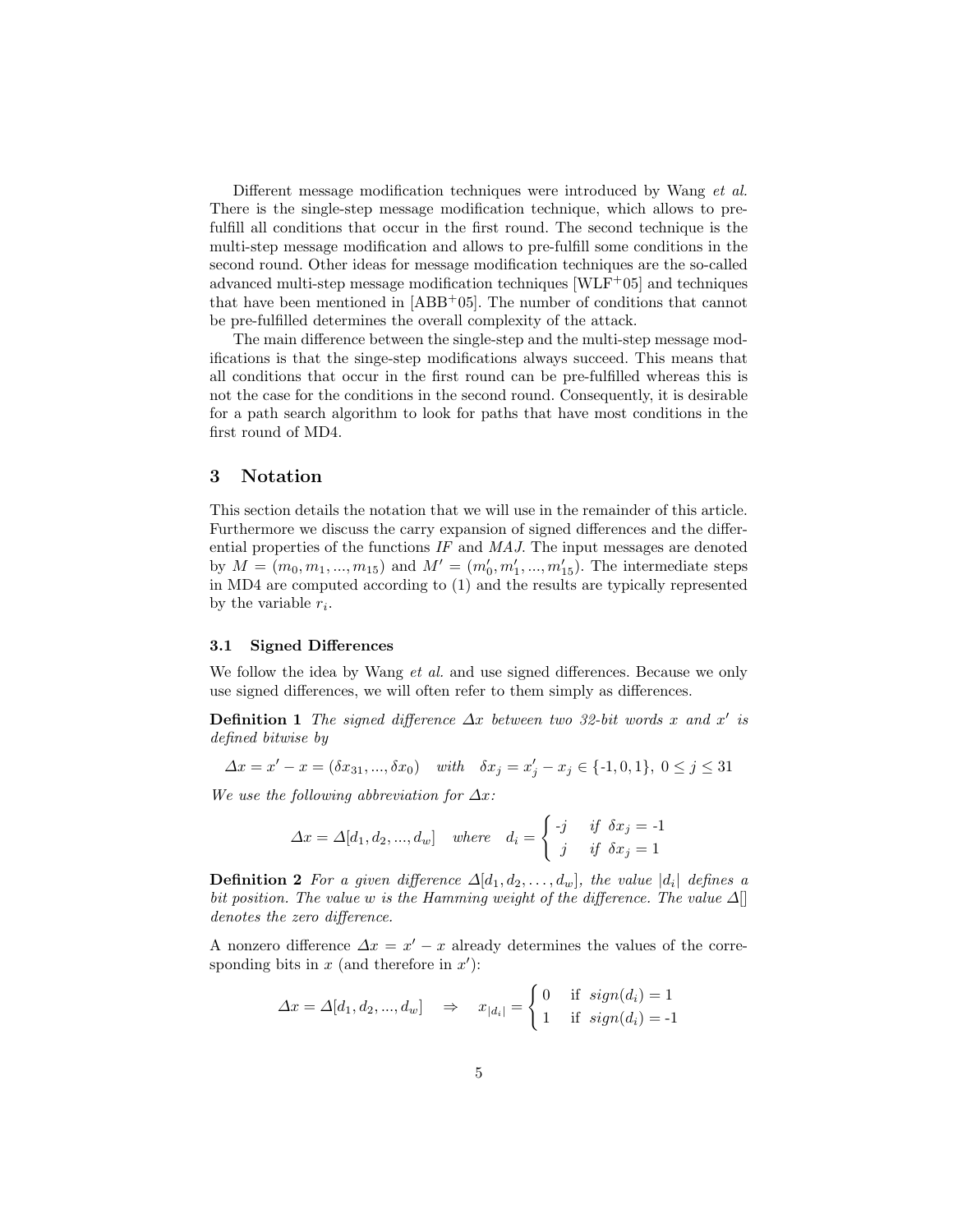The difference  $\Delta x$  also imposes conditions on the value x.

Example 1 The difference  $\Delta x$  can be represented as follows:

∆x =x <sup>0</sup> − x = ∆[-27, 15,-3] =(0, 0, 0, 0,-1, 0, 0, 0, 0, 0, 0, 0, 0, 0, 0, 0, 1, 0, 0, 0, 0, 0, 0, 0, 0, 0, 0, 0,-1, 0, 0, 0),

and it implies that  $x_{27} = 1, x_{15} = 0, x_3 = 1$  and  $x'_{27} = 0, x'_{15} = 1, x'_3 = 0$ .

Remark. Because we use signed bit differences in our differential analysis, we need to be able to add and rotate signed bit differences throughout each step. For a detailed definition of these operations see [Dau05] or [Sch06]. We only provide one simple case and one example here.

**Lemma 1** When adding two signed bit differences  $\Delta x = \Delta [dx_1]$  and  $\Delta y =$  $\Delta[dy_1]$  with hamming weight 1 the following four cases can occur:

$$
\Delta[dx_1] + \Delta[dy_1] = \begin{cases} \Delta[] & \text{if} \quad dx_1 = -dy_1 \\ \Delta[dx_1 + 1] & \text{if} \quad dx_1 = dy_1 \text{ and } sign(dx_1) = 1 \\ \Delta[-(|dx_1| + 1)] & \text{if} \quad dx_1 = dy_1 \text{ and } sign(dx_1) = -1 \\ \Delta[dx_1, dy_1] & \text{otherwise} \end{cases}
$$

A difference at position 32 is always discarded. When adding signed bit differences with Hamming weight  $w > 1$  a signed carry effect may occur. To rotate a signed bit difference  $\Delta x = \Delta [dx_1, dx_2, ..., dx_w]$  each element is rotated as follows:

$$
\Delta[dx_i] \ll s = \Delta[dy_i] \text{ where } dy_i = \begin{cases} dx_i + s \mod 32 & \text{if } sign(dx_i) = 1 \\ -(|dx_i| + s \mod 32) & \text{if } sign(dx_i) = -1 \end{cases}
$$

Example 2 We look at the sum of  $\Delta x = \Delta[31, 27, 16, 15, 4]$  and of  $\Delta y =$  $\Delta$ [31,-27, 15,-3]. Carries at positions 15, 16 and 31 occur. The carry that comes from position 31 is discarded.

$$
\Delta x + \Delta y = \Delta[31, 27, 16, 15, 4] + \Delta[31, -27, 15, -3] = \Delta[17, 4, -3]
$$
  

$$
\Delta x \ll x = \Delta[31, -27, 15, -3] \ll x = \Delta[20, -8, 4, -0]
$$

#### 3.2 Carry Expansion of Signed Differences

Because the representation of signed differences is redundant, every (nonzero) element  $d_i$  of a signed difference can be expanded as described in the following. Note that differences at position 32 are discarded.

$$
\Delta[d_1, ..., d_i, ..., d_w] = \begin{cases} \Delta[d_1, ..., -d_i, ..., d_w] + \Delta[d_i + 1] & \text{if } sign(d_i) = 1 \\ \Delta[d_1, ..., -d_i, ..., d_w] + \Delta[\cdot(|d_i| + 1)] & \text{if } sign(d_i) = -1 \end{cases}
$$

This step can be applied recursively on the resulting signed difference, and on the previous signed difference but for a different bit position. We call the number of expansion steps for each element  $d_i$  *additional carries*. A specific representation is achieved by imposing conditions on the difference.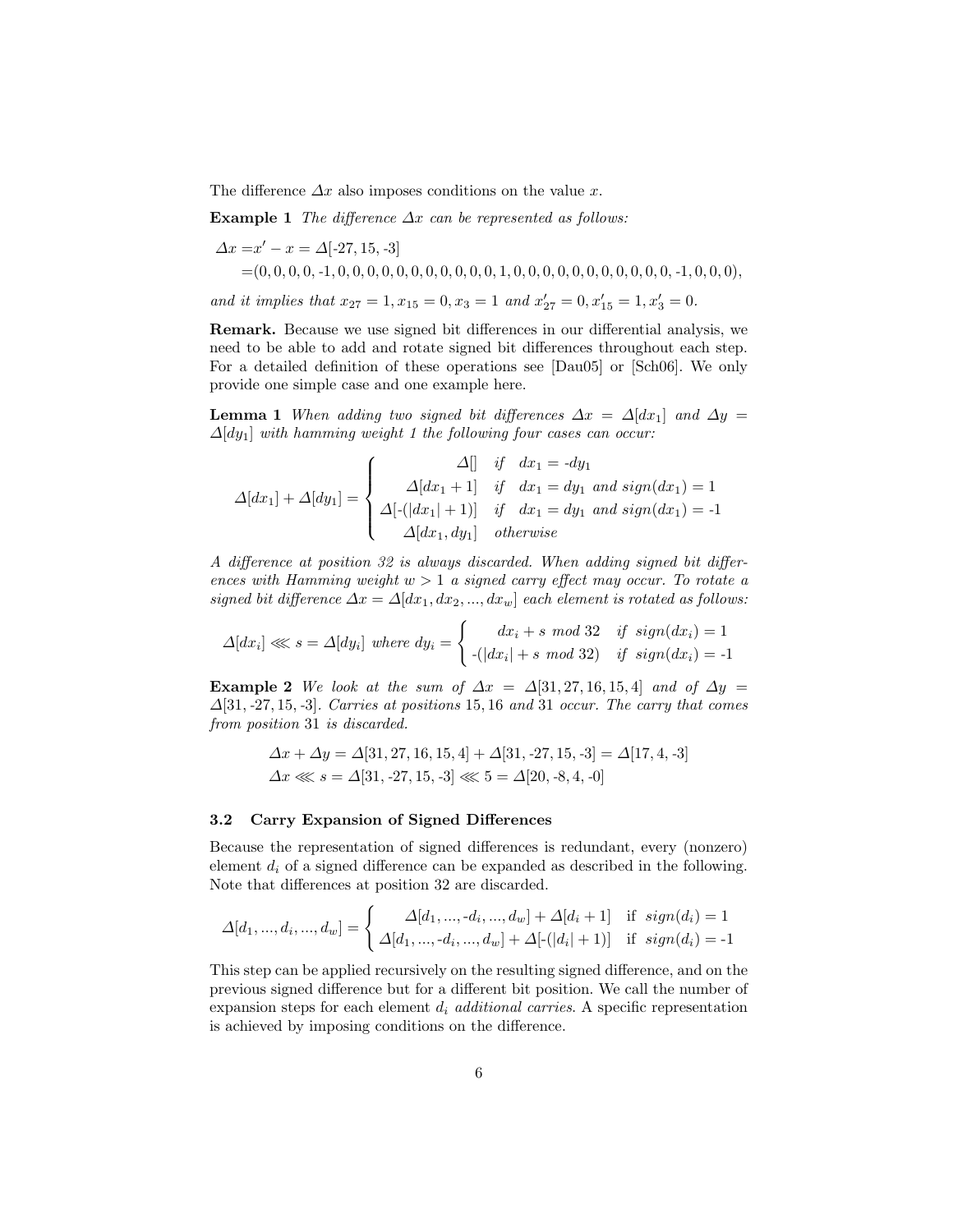**Example 3** In this example the difference  $\Delta x = \Delta[-11, 9]$  is expanded, where the maximum number of expansion steps performed in each recursion branch, and thus the number of additional carries, is 2 and where the expanded element  $\frac{d}{dt}$  is marked with  $\frac{d}{dt}$ :

$$
\Delta x \to \Delta [-11, \overleftarrow{9}] \to \Delta [-11, \overleftarrow{10}, -9] \to \Delta [-10, -9]
$$

$$
\to \Delta [-\overleftarrow{11}, 10, -9] \to \Delta [-12, 11, 10, -9]
$$

$$
\to \Delta [-\overleftarrow{11}, 9] \to \Delta [-\overleftarrow{12}, 11, 9] \to \Delta [-13, 12, 11, 9]
$$

$$
\to \Delta [-12, \overleftarrow{11}, 9] \to \Delta [-12, 11, 10, -9]
$$

Hence, all representations for  $\Delta x$  with a maximum carry expansion of two, sorted by their Hamming weight, are:

$$
\Delta x = \Delta[-11, 9] = \Delta[-10, -9]
$$
  
=  $\Delta[-11, 10, -9] = \Delta[-12, 11, 9]$   
=  $\Delta[-12, 11, 10, -9] = \Delta[-13, 12, 11, 9]$ 

An expanded signed difference can be reduced to an equivalent difference with minimum weight again. However, this is not true if the difference is rotated between expansion and reduction.

Example 4 This example shows that the weight of an expanded difference cannot be reduced to a difference with equal weight, if the expanded part is rotated over position 31:

$$
\Delta[12] \lll 19 = \Delta[13, -12] \lll 19 = \Delta[-31, 0] \neq \Delta[31] = \Delta[12] \lll 19
$$

#### 3.3 Properties of the Functions IF and MAJ

In this section we discuss the propagation of signed differences through the functions IF and MAJ. In order to control the propagation of differences through these functions, we need to impose conditions on the input values. Table 5 (see App. A) shows all cases and conditions that allow to achieve a specific output difference of these functions.

For the IF function, the majority of input cases can be manipulated. However, consecutive ones in the input differences have to be avoided if a zero output difference is desired. For the MAJ function, we can only influence the output difference if the number of input differences is exactly one. Table 5 shows that the input difference of the IF function can be flipped if  $\delta x$  is not zero. Therefore, it can be assumed that in the first two rounds a zero output difference is possible by imposing conditions in most cases.

# 4 Our Algorithm for the Differential-Path Search

In Sect. 2.2, we have selected the input difference  $\Delta M$  as  $\Delta m_1 = 2^{31} = \Delta[31]$ ,  $\Delta m_2 = 2^{31} - 2^{28} = \Delta [31, -28]$  and  $\Delta m_{12} = -2^{16} = \Delta [-16]$ . These differences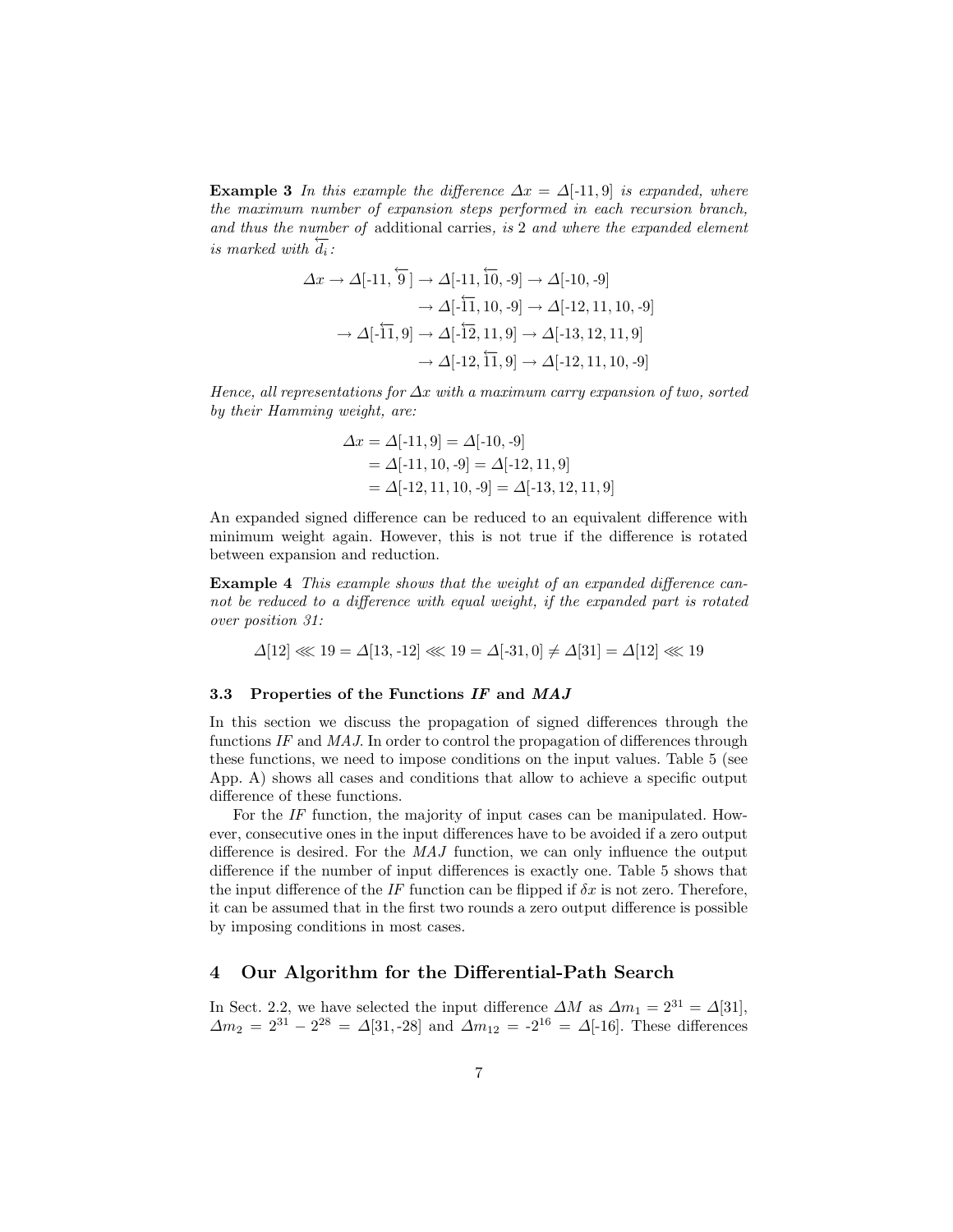are introduced in steps 1, 2 and 12 of round one and in steps 19, 20 and 24 of round two. Thus, in order to derive a differential path for MD4, the differences between step 0 and 24 have to cancel each other. The complexity of a brute-force search through all possible paths is too high. To reduce the search space of our algorithm, we have tried to avoid any uncontrolled propagation of differences through the function  $f_i$  (see Sect. 3.3) or by carry propagation (see Sect. 3.2). In order to reduce the resulting number of conditions, low weight signed differences are used by default.

The algorithm consists of three major parts which are the target differences computation (see Sect. 4.1), the *cancelation search* (see Sect. 4.2), and the *cor*rection step (see Sect. 4.3). An overview of the algorithm is given in Fig. 4 (see App. B).

In the first part, the target output difference for the function  $f_i$  is determined for every step. Therefore, the message differences are computed backward and forward to derive the so-called correction and disturbance differences. They are then combined to define the target differences.

During the cancelation search, all variations of the elements of the target differences are considered. Note, that this is done for every step of MD4. The elements of the target differences need to be canceled by using the properties of the function  $f_i$ . To achieve an output difference for  $f_i$  at a specific bit position, the input differences  $\Delta r_{i-1}$ ,  $\Delta r_{i-2}$  and  $\Delta r_{i-3}$  need to be expanded. Finally, the conditions for each step are derived.

In the correction step, impossible output differences are resolved without searching for a new differential path first. If some contradictions cannot be corrected, additional differences are added to the target differences. These disturbance differences, which we typically derived by hand, distribute the conditions such that a new differential path without contradictions can be found.

#### 4.1 Target Differences Computation

The goal of an algorithm for finding a differential path is to cancel out all differences that are introduced by the message words. Because one of the four state variables is updated in one step, a message difference can be canceled every fourth step. Hence, a message difference introduced in step  $i$  can be canceled by introducing an opposite difference in all steps  $(i \pm 4k)$ . To know where to introduce a difference and to determine its position and sign, the message differences are compute backward and forward (see Fig. 1 left). To reduce the complexity, no propagation through the function  $f_i$  or by a carry expansion is considered while deriving the target differences.

Disturbance differences  $\Delta d_i$  are simply derived by *forward* computing the message differences:

$$
\begin{aligned} \Delta d_i&=\Delta d_{i-4}\lll s_{i-4}+\Delta m_{w_i}\\ \text{with } i&:=\{0,1,...,24\}\text{ and }\Delta d_{-4}=\Delta d_{-3}=\Delta d_{-2}=\Delta d_{-1}=0 \end{aligned}
$$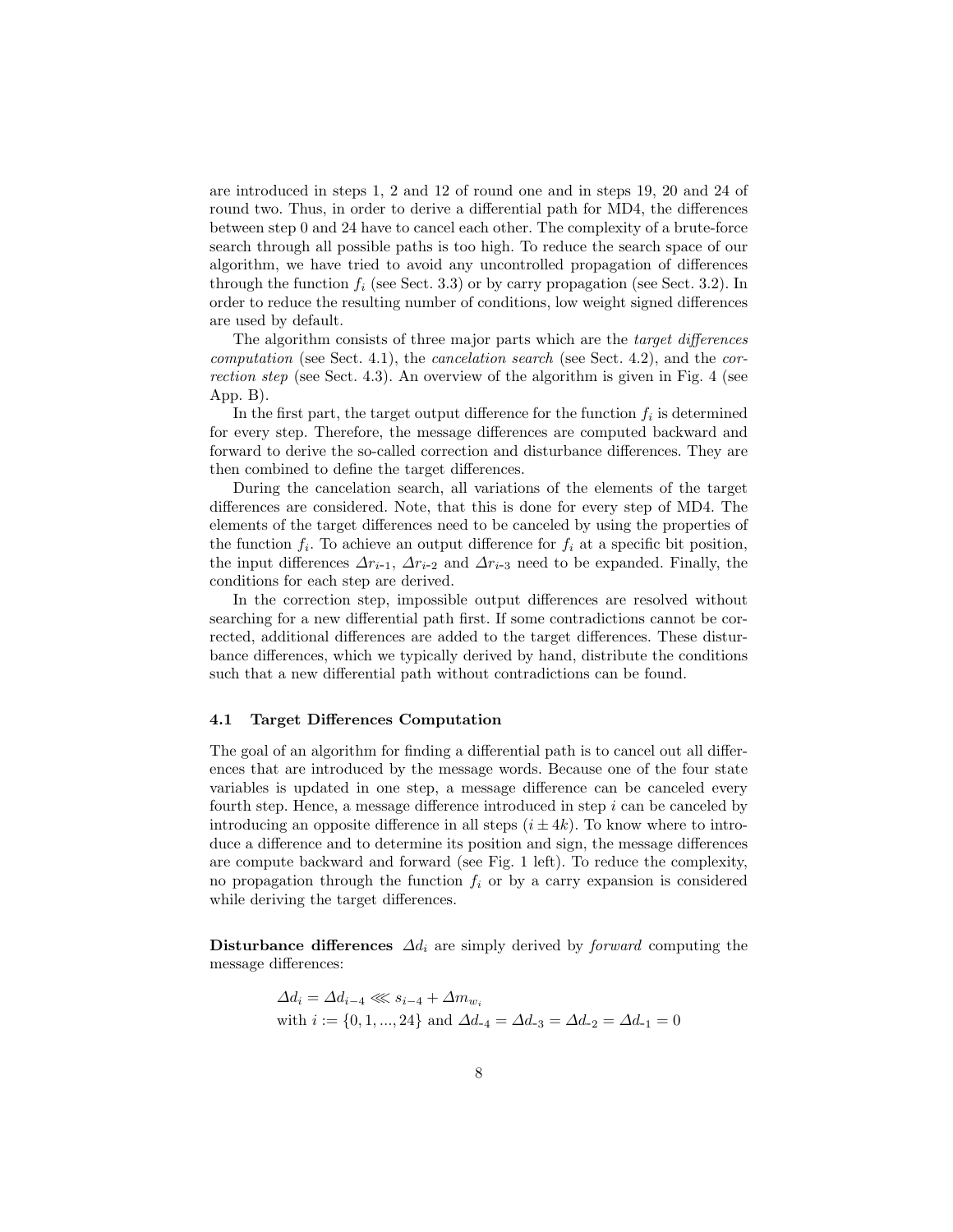

Fig. 1. Left: Forward and backward computation of the message differences to get a target difference for each step. Right: Fulfilling the target difference using the input differences of the function  $f_i$ .

Correction differences  $\Delta c_i$  are backward computed message differences. Using the correction differences it can be determined where to introduce a difference, which in turn can cancel a message difference in a subsequent step:

$$
\Delta c_i = (\Delta c_{i+4} + \Delta m_{w_{i+4}}) \gg s_i
$$
  
with  $i := \{20, 19, ..., 0\}$  and  $\Delta c_{24} = \Delta c_{23} = \Delta c_{22} = \Delta c_{21} = 0$ 

Target differences are the merged correction and disturbance differences of each step. A target difference  $\Delta t_i$  in step i is the target output difference of the function  $f_i$ . This difference is known to cancel a message difference in a previous or later step. The target differences are defined by the sum of the disturbance and correction differences (2). Table 6 shows the target differences of steps 0−24.

$$
\Delta t_i = -(\Delta d_i + \Delta c_i) \tag{2}
$$

#### 4.2 Cancelation Search

In this section we describe how to find candidates for differential paths. The main concept is to cancel the target differences in each step using the function  $f_i$ . The search is performed recursively over all steps  $i = \{0, ..., 24\}$ . In order to cancel an element of the target difference we use carry expansions.

Variation of Target Difference Elements It is not known in advance which elements of the target differences should be canceled in what step. Therefore, in every step i all variations of the elements of the target difference  $\Delta t_i$  have to be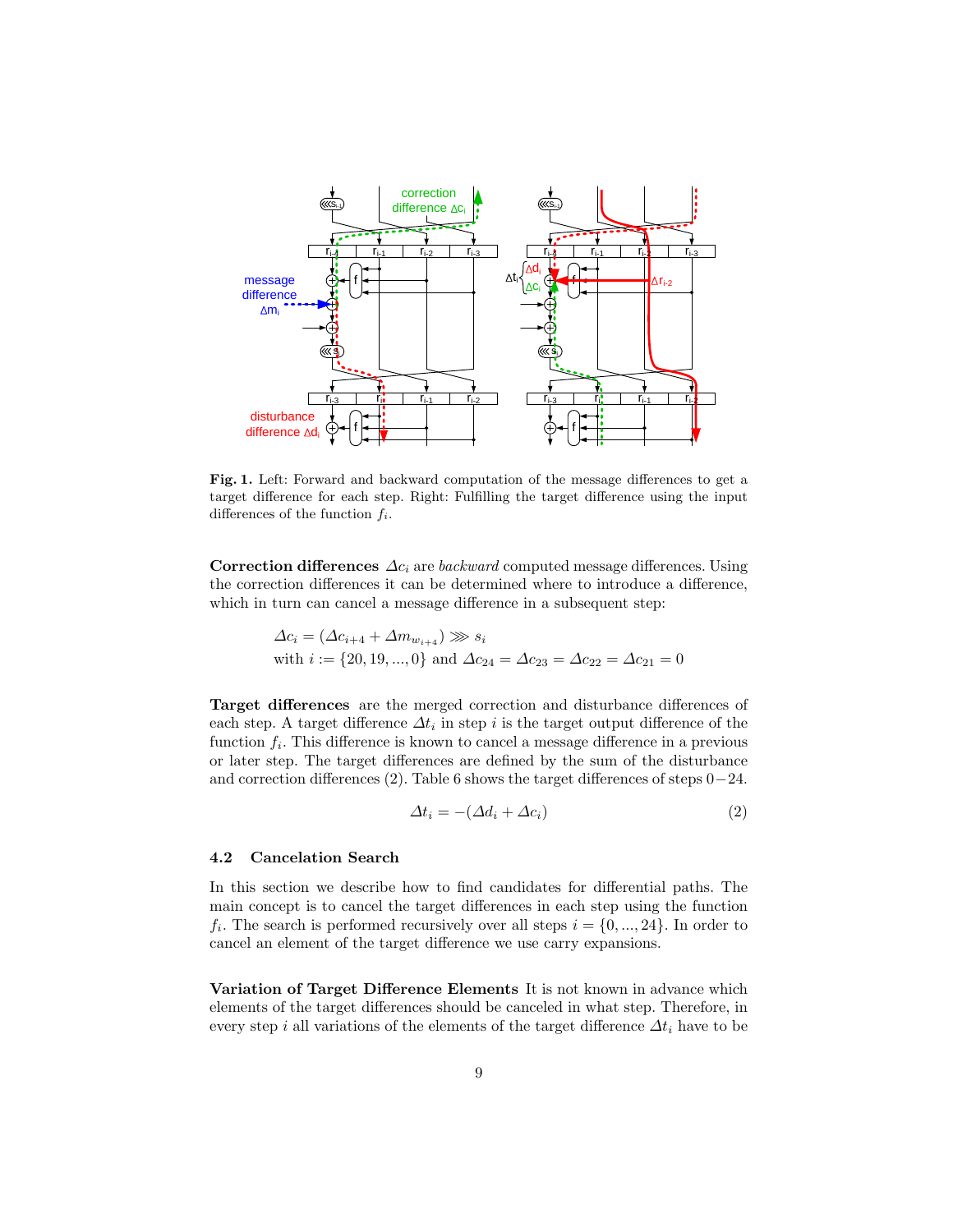considered. These variations are simply called target variations in the remainder. If the target difference  $\Delta t_i$  has Hamming weight w then there are  $2^w$  possibilities to cancel elements of the target difference (see Tab. 3).

Carry Expansions The target variations need to be canceled by the function  $f_i$  (see Fig. 1 right). A non-zero output difference of the function  $f_i$  is only possible, if a non-zero input difference at the same bit position is available. This is usually not the case. Therefore, the input differences of the function  $f_i$  are expanded. Note, that there are again many possibilities to achieve a specific bit position. Each element of the target variation could be canceled by any carry expansion of any input difference of  $f_i$  (see Tab. 3). To limit the complexity of the search algorithm, a predefined maximum length for each of the carry expansions (usually 3) is used. Besides limiting the search space, low weight differences reduce the number of conditions as well.

Table 3. This table shows all target variations of  $\Delta t_i = \Delta [-29, 20, -17]$  and all carry expansions of  $\Delta r_{i-1} = \Delta[19, -17], \Delta r_{i-2} = \Delta[16]$  and  $\Delta r_{i-3} = \Delta[14, -7]$  with a maximum length of 2. Each target variation may be canceled by any carry expansion of these inputs of  $f_i(r_{i-1}, r_{i-2}, r_{i-3})$ .

|                   | $\varDelta t_i$        | $\Delta r_{i-1}$                                | $\Delta r_{i-2}$   | $\Delta r_{i-3}$            |
|-------------------|------------------------|-------------------------------------------------|--------------------|-----------------------------|
|                   | $\Delta[-29, 20, -17]$ | $\Delta$ [19, -17]                              | $\Delta$ [16]      | $\Delta$ [14, -7]           |
| $\Delta[-29, 20]$ |                        | $\Delta$ [18, 17]                               | $\Delta$ [17, -16] | $\Delta$ [15, -14, -7]      |
| $\Delta$ [-29,    | $-17$                  | $\Delta$ [20, -19, -17] $\Delta$ [18, -17, -16] |                    | $\Delta$ [14, -8, 7]        |
| $\Delta$ -29      |                        | $\Delta$ [19, -18, 17]                          |                    | $\Delta$ [15, -14, -8, 7]   |
| $\Delta$          |                        | $20, -17$   $\Delta$ [20, -19, -18, 17]         |                    | $\Delta$ [16, -15, -14, -7] |
| $\Delta$          | 20                     | $  \Delta[21, -20, -19, -17  $                  |                    | $\Delta$ [14, -9, 8, 7]     |
| $\Delta$          | $-17$                  |                                                 |                    |                             |
| $\Delta$          |                        |                                                 |                    |                             |

Cancel Possibilities In this step it is determined which target variation can be achieved by which carry expansion. To achieve one specific target variation, all combinations of the inputs  $\Delta r_{i-1}$ ,  $\Delta r_{i-2}$  and  $\Delta r_{i-3}$  of  $f_i$  can be tried. However, a target variation can only be met by an input difference, if they share at least the same bit positions. Because most inputs of  $f_i$  cannot meet this requirement anyway, the search space can be significantly reduced by considering only combinations that are possible using this principle.

In every step i of the hash function, we first start with the difference  $\Delta r_{i-1}$  of  $f_i$  and try to meet all target variations by carry expanding  $\Delta r_{i-1}$ . Some targets will not be met at all, whereas others can be met with several expansions of  $\Delta r_{i-1}$  (see Ex. 5). Note, that it cannot be determined whether a specific output difference of the function  $f_i$  is indeed possible until all of its inputs are fixed. Therefore, it is first assumed that the desired target can be canceled and verified in a later step. The input difference with the lowest weight is used by default.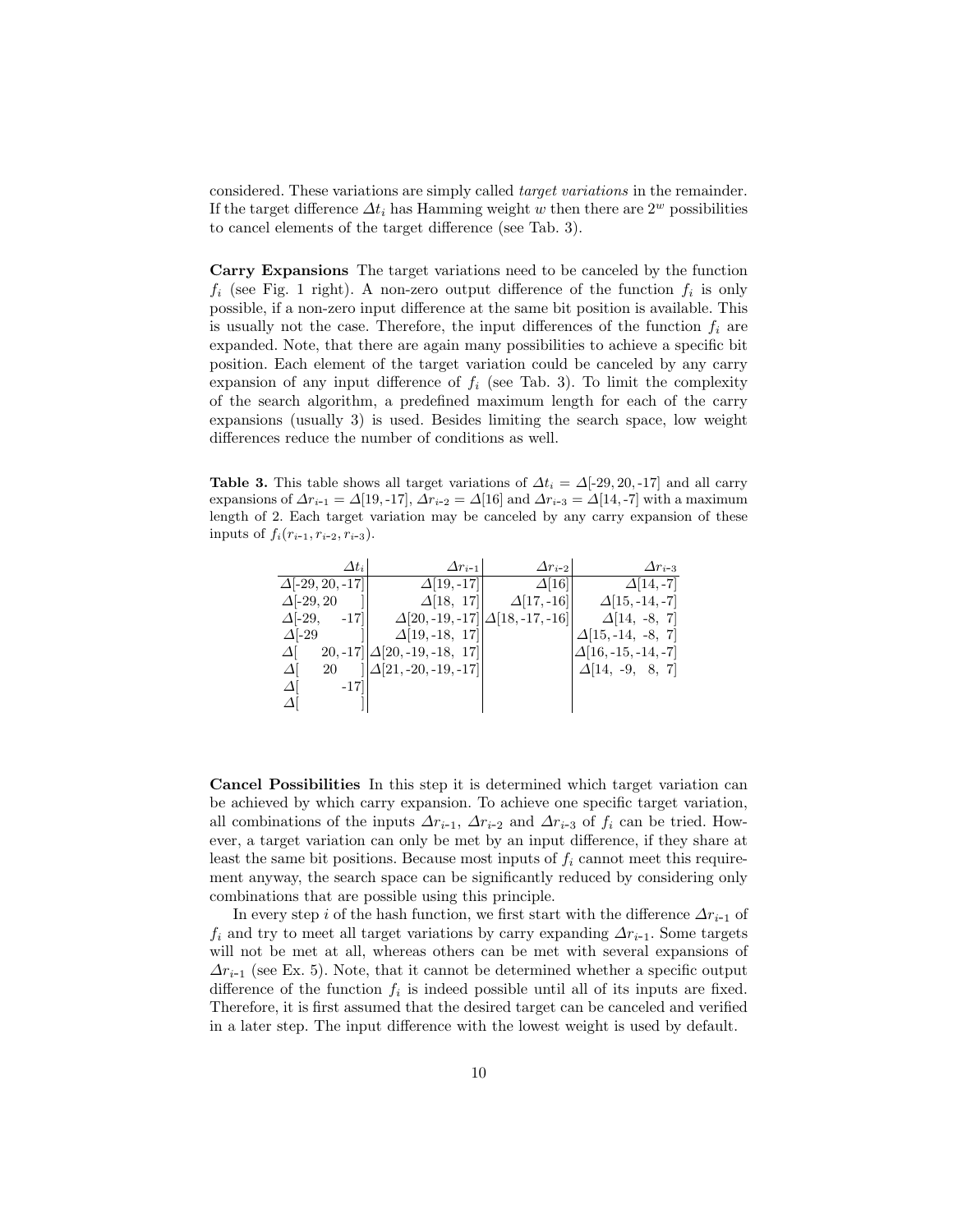Example 5 This example shows all cancel possibilities for all variations of the target difference  $\Delta t_i = \Delta [-29, 20, -17]$ . In this example the expansions of the input  $r_{i-1} = \Delta[19, -17]$  are considered. A target variation containing a difference at position 29 cannot be achieved by any input difference listed, whereas the zero target variation can be achieved by all input differences.

$$
\Delta r_{i-1} = \Delta[19, -17] = \Delta[18, 17] = \Delta[20, -19, -17] = \Delta[19, -18, 17]
$$
  
=  $\Delta[21, -20, -19, -17] = \Delta[20, -19, -18, 17]$ 

| $\Delta t_i = \Delta [-29, 20, -17] \implies not possible$ |  |                                                                                    |
|------------------------------------------------------------|--|------------------------------------------------------------------------------------|
| $\Delta t_i = \Delta [-29, 20] \implies not possible$      |  |                                                                                    |
| $\Delta t_i = \Delta [-29, 17] \implies not possible$      |  |                                                                                    |
| $\Delta t_i = \Delta [-29]$ $\implies$ not possible        |  |                                                                                    |
| $\Delta t_i = \Delta$                                      |  | 20, -17 $\implies$ $\Delta$ [20, -19, -17]                                         |
| $\Delta t_i = \Delta$                                      |  | 20 $\downarrow \Rightarrow \Delta[20, -19, -17], \Delta[20, -19, -18, 17]$         |
| $\Delta t_i = \Delta$                                      |  | $-17 \Rightarrow \Delta[19, -17], \Delta[20, -19, -17], \Delta[21, -20, -19, -17]$ |
| $\Delta t_i = \Delta$                                      |  | $\Rightarrow$ all expansions of $\Delta r_{i-1}$                                   |

Already canceled elements of a target difference are removed from the target and the remaining elements are canceled in a later step. All possible target variations are examined recursively. Thus, the message differences are tried to be canceled in all steps  $i \pm 4k$ . After having processed  $\Delta r_{i-1}$ , we continue with  $\Delta r_{i-2}$  and  $\Delta r_{i-3}$ . Note, that  $\Delta r_{i-2}$  and  $\Delta r_{i-3}$  may have already been used to cancel a previous target. Further expansions are only possible if they do not contradict these cancelations. For example, the expansion  $\Delta$ [18, 17] →  $\Delta$ [19, -17] is not possible if  $\Delta$ [18] has already been used to cancel a target in a previous step.

Deriving the Conditions The used carry expansions of the input differences finally determine the conditions. Only after we have fixed all three input differences of  $f_i$ , we can determine whether a certain output difference is really possible. This is often not the case. However, one of the other cancel possibilities can be tried. In addition, in many cases a previously set condition can contradict with a newly set condition and further expansions need to be tried.

After examining all possible expansions there are usually some contradictions left. A path with at least one contradiction is called an impossible path. To reduce the complexity, the search in a branch with too many contradictions is aborted. The result of the cancelation search are a number of paths from step 0 to step 24 that have a zero differences in step 24, but may still have a few contradictions.

#### 4.3 Correction Step

In the correction step, contradictions within impossible paths are corrected. In such impossible paths a specific target difference cannot be met in some step or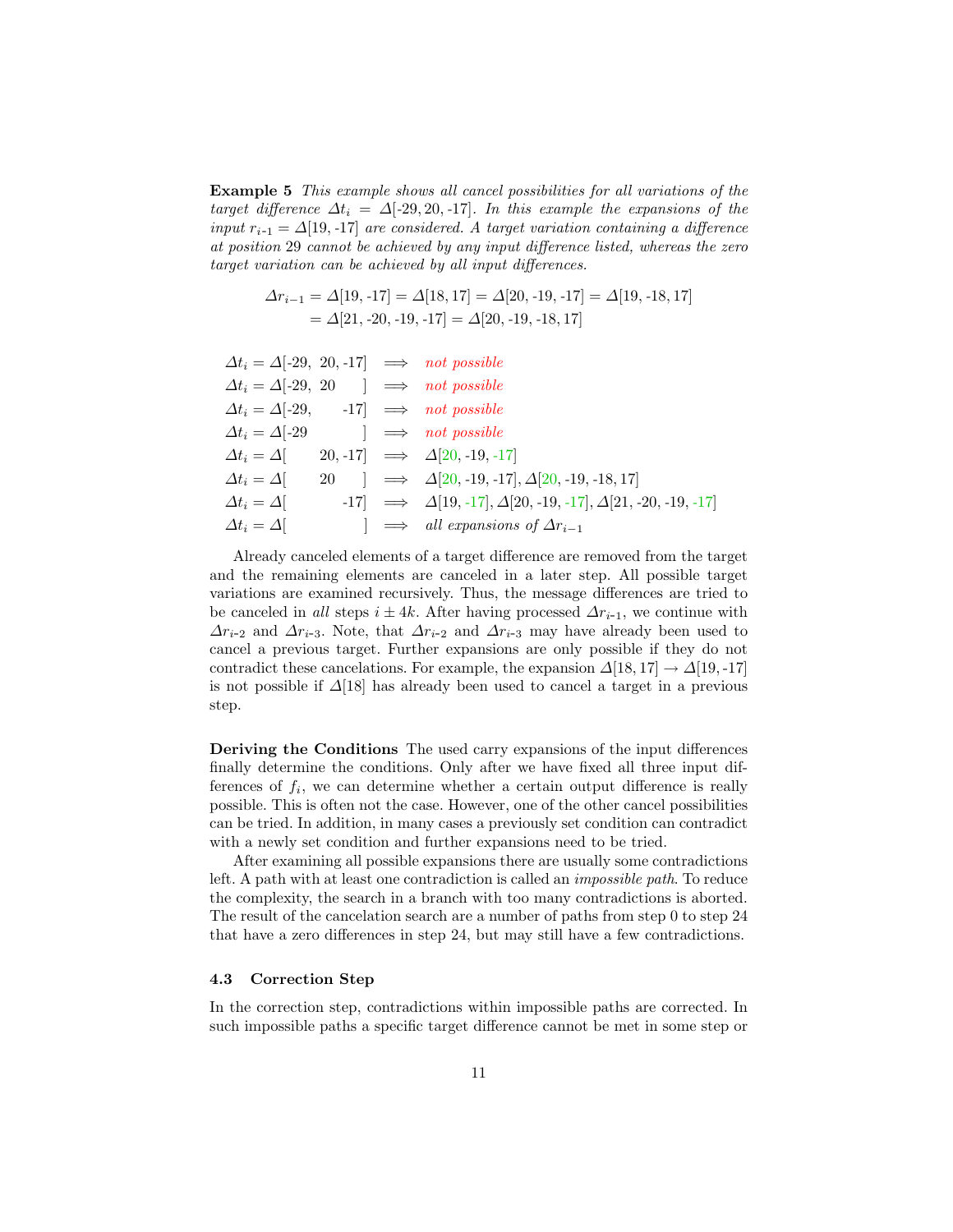a zero output difference of the function  $f_i$  cannot be achieved. As a consequence, these additional (disturbance) differences induced by the contradictions need to be canceled in some other step.

Correction by Solving Contradictions To cancel these additional disturbances, they are computed forward and backward through the already determined differential path. As we only need to correct a few new disturbances, longer carry expansions can be allowed. However, this does not always work because further contradictions may occur which are even harder to resolve. The reason is, that in the case of MD4 the conditions and differences stick together throughout the whole differential path (see Fig. 2).

Correction by Dispersion Differences Typically, differences propagate from the least significant bit in the first few steps to the most significant bit in the last steps (see Fig. 2). The reason for this propagation is that the rotation values  $s_i$ are very similar for most differences. In order to spread the differences and thus the conditions, *dispersion differences* ( $\Delta p_i$ ) are introduced in steps with a high rotation value, *i.e.*  $s_3 = 19$ . This high rotation allows the dispersion differences to spread within only a few steps. The dispersion differences are then used in the following steps to cancel differences in areas with a low condition density. The dispersion difference  $\Delta p_3 = \Delta[6]$ , which we determined by hand, leads to a differential path without contradictions (see Fig. 3).

### 5 Experiments and results

In our experiments we tried carry expansions with different lengths and different dispersion differences. It turned out that at least in one step, a carry expansion of length three is needed. We further noticed that increasing the maximum length of the carry expansions up to 10 does not lead to less contradictions when using no dispersion differences. During the evaluation of different parameters, we were able to produce over 1000 (similar) differential paths without contradictions so far. One run of our algorithm takes only a couple of minutes. For example, using the disturbance difference  $\Delta p_3 = \Delta[6]$  and a maximum carry expansion of 3, 13871 possibilities to cancel the elements of the target differences have been tried. 208 possibilities result in a zero differences in step 24 but have at least 2 contradictions. To correct the contradictions of these paths, 140068 different cancel possibilities to achieve the respective target differences were examined. Finally, 324 paths with no contradiction could be found. The overall number of steps performed was 1964131.

With respect to the message modification, the best of our paths is the one shown in Fig. 3. It has the smallest number of conditions in the second round. Remember that conditions in the first round can be easily pre-fulfilled by the single-step message modification technique. Further, most differences occur in the first few steps of the second round and are thus also easily pre-fulfilled. Our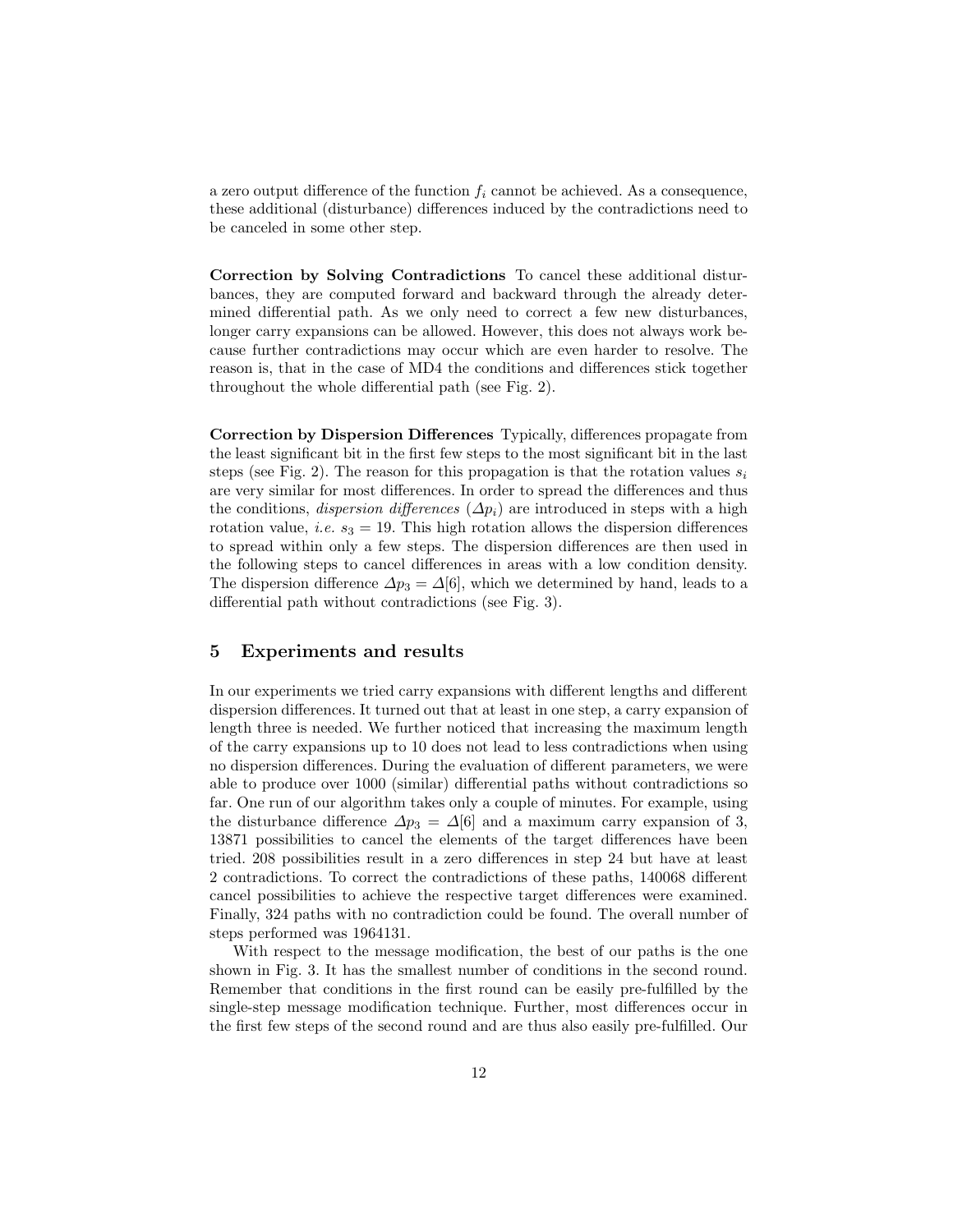

Fig. 2. This figure shows the conditions for a specific differential path. Most differences are rotated with low values. Thus, conditions do not spread (different shades show different rotation values) and so contradictions are more likely to occur although the number of conditions, which is 119, is small. A value of  $c = 0$  or  $c = 1$  requires  $r_{i,j} = c$ for a specific bit j and step i. A negative value c or  $\bar{c}$  requires the respective bit to be  $r_{i,j} = r_{i-|c|,j}$  or  $r_{i,j} \neq r_{i-|\overline{c}|,j}$ . The entry marked by # denotes a contradiction.

path has 146 conditions with only 22 conditions in round two and 2 conditions in round three. In contrast, the path of Wang  $et$  al. has  $122+2$  conditions where 25 conditions occur in round two and 2 conditions occur in round three. The two additional conditions were found by [NSKO05]. Fig. 3 shows all conditions in our path in a graphical manner. Further details about the conditions are provided in App. D and an example of a collision is given in Tab. 4.

#### 6 Conclusions

fewer conditions in the second round than the path of Wang et al. This is an In this article, we have introduced an algorithm that finds differential paths for the first 24 steps of MD4 in an automated way. Our algorithm is successful: given a difference for the input message, it computes differential paths for MD4. Among the differential paths that we have found so far, there are paths that have advantage with respect to the message modification techniques; the complexity of a collision attack based on our path is therefore lower.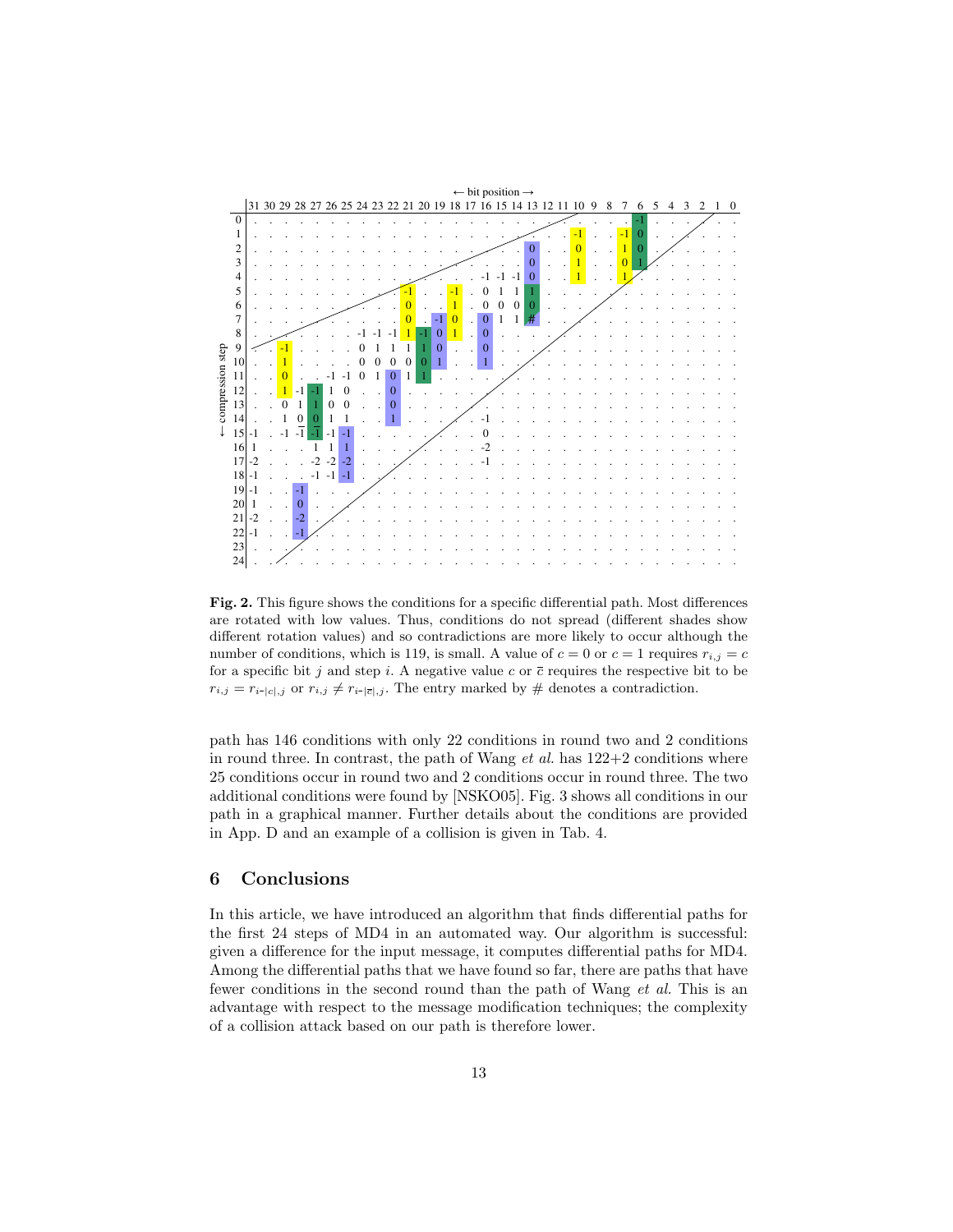

Fig. 3. In our path, differences and conditions are spread by introducing a dispersion difference in step  $i = 3$  which has a high rotation value ( $s_3 = 19$ ). This dispersion difference causes new conditions, which are marked by a box in this figure. Because of introducing a new difference, the number of conditions is higher (146). However, no contradictions appear.

The techniques that we have used are not very specific for MD4. The forwardbackward computation for instance, which is performed in the first part of our algorithm, can be applied in general to determine the target differences. The cancelation search is general in the sense that we try out all carry expansions up to a certain length starting from the simplest one. The use of dispersion differences must be carefully considered for other algorithms where the conditions might be more distributed anyway. In addition, the approach of trying the simplest differences first, and only enlarging the search space if necessary, is also algorithm independent.

Summing up, we have made the first successful step towards an automated search for differential paths, which is the crucial part of Wang *et al.*'s attacks.

# 7 Acknowledgements

We would like to thank the anonymous referees and the members of IAIK's Krypto group for their helpful comments.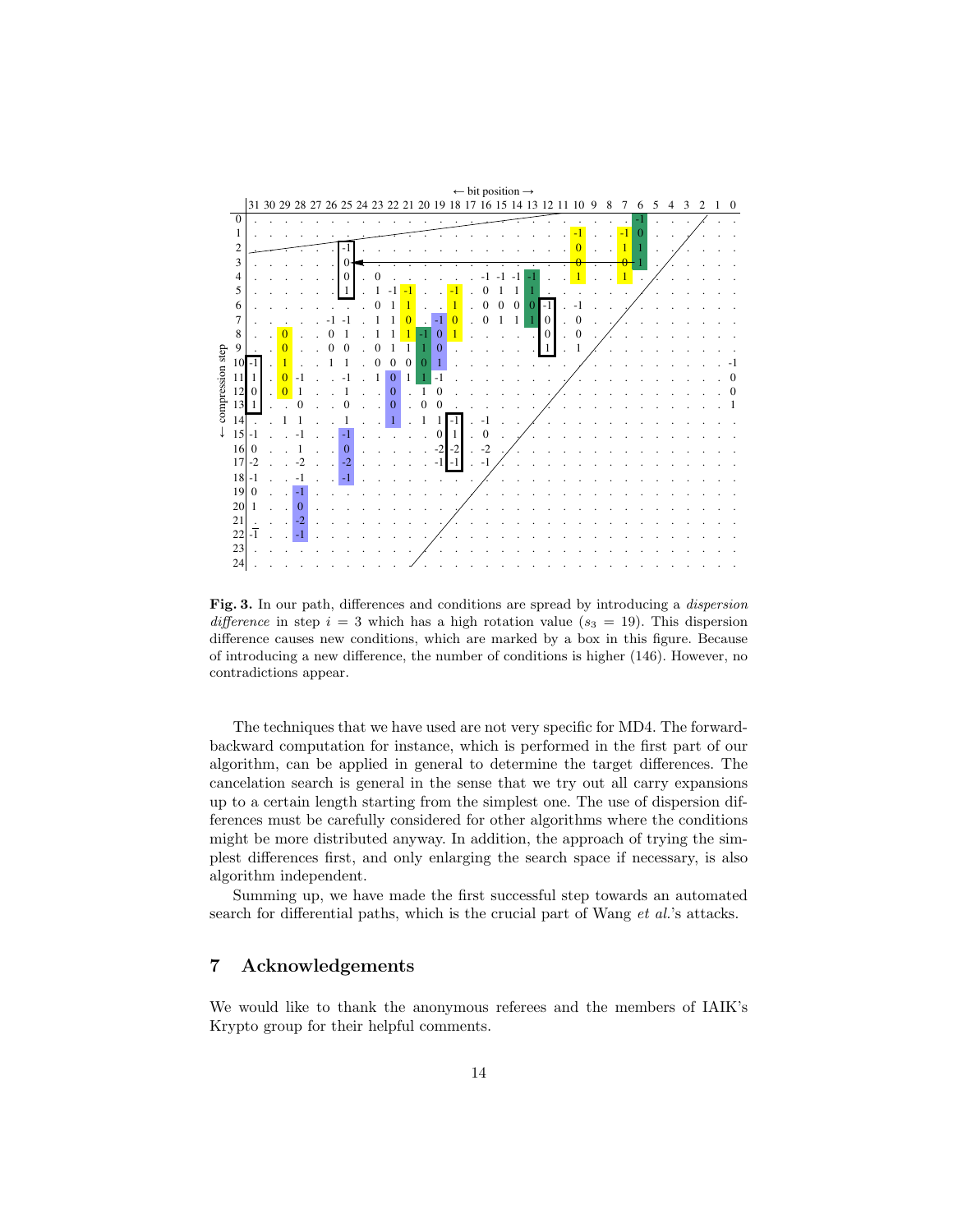Table 4. One collision of MD4 using our differential path.

|  | $[M_0]$ 9de70013 4b5611b3 d2ce37bb d3fbfd91 25bb4551 42d059f8 41b1bd57 19ed222e |
|--|---------------------------------------------------------------------------------|
|  | 4c9c5258 20df2cbf d868c1a8 314acd01 e4aca811 5089a823 bb1912b1 2b61d489         |
|  | $M_0$ 9de70013 cb5611b3 42ce37bb d3fbfd91 25bb4551 42d059f8 41b1bd57 19ed222e   |
|  | 4c9c5258 20df2cbf d868c1a8 314acd01 e4aba811 5089a823 bb1912b1 2b61d489         |
|  | $ H_0 87701941$ 14da836a 0af87c2e 143a4028                                      |

### References

- [ABB<sup>+</sup>05] Daniel Augot, Alex Biryukov, An Braeken, Carlos Cid, Hans Dobbertin, Hakan Englund, Henri Gilbert, Louis Granboulan, Helena Handschuh, Martin Hell, Thomas Johansson, Alexander Maximov, Matthew Parkerand Thomas Pornin, Bart Preneel, Matt Robshaw, and Michael Ward. Ongoing Research Areas in Symmetric Cryptography, January 2005.
- [Dau05] Magnus Daum. Cryptanalysis of Hash Functions of the MD4-Family. PhD thesis, Ruhr-Universität Bochum, May 2005.
- [Dob98] Hans Dobbertin. Cryptanalysis of MD4. Journal of Cryptology, 11(4):253– 271, 1998.
- [HPR04] Philip Hawkes, Michael Paddon, and Gregory G. Rose. Musings on the Wang et al. MD5 Collision. Cryptology ePrint Archive, Report 2004/264, 2004.
- [NSKO05] Yusuke Naito, Yu Sasaki, Noboru Kunihiro, and Kazuo Ohta. Improved Collision Attack on MD4. Cryptology ePrint Archive, Report 2005/151, 2005. http://eprint.iacr.org/.
- [Sch06] Martin Schläffer. Cryptanalysis of MD4. Master's thesis, Institute for Applied Information Processing and Communications (IAIK), Graz University of Technology, Inffeldgasse 16a, 8010 Graz, Austria, February 2006.
- [WLF<sup>+</sup>05] Xiaoyun Wang, Xuejia Lai, Dengguo Feng, Hui Chen, and Xiuyuan Yu. Cryptanalysis of the Hash Functions MD4 and RIPEMD. In Ronald Cramer, editor, Advances in Cryptology – EUROCRYPT 2005: 24th Annual International Conference on the Theory and Applications of Cryptographic Techniques, Aarhus, Denmark, May 22-26, 2005. Proceedings, volume 3494 of Lecture Notes in Computer Science, pages 1–18. Springer, 2005.
- [WY05] Xiaoyun Wang and Hongbo Yu. How to Break MD5 and Other Hash Functions. In Ronald Cramer, editor, Advances in Cryptology – EUROCRYPT 2005: 24th Annual International Conference on the Theory and Applications of Cryptographic Techniques, Aarhus, Denmark, May 22-26, 2005. Proceedings, volume 3494 of Lecture Notes in Computer Science, pages 19– 35. Springer, 2005.
- [WYY05a] Xiaoyun Wang, Yiqun Lisa Yin, and Hongbo Yu. Finding Collisions in the Full SHA-1. In Victor Shoup, editor, Advances in Cryptology - CRYPTO 2005: 25th Annual International Cryptology Conference, Santa Barbara, California, USA, August 14-18, 2005, Proceedings, volume 3621 of Lecture Notes in Computer Science, pages 17–36. Springer, 2005.
- [WYY05b] Xiaoyun Wang, Hongbo Yu, and Yiqun Lisa Yin. Efficient Collision Search Attacks on SHA-0. In Victor Shoup, editor, Advances in Cryptology - CRYPTO 2005: 25th Annual International Cryptology Conference, Santa Barbara, California, USA, August 14-18, 2005, Proceedings, volume 3621 of Lecture Notes in Computer Science, pages 1–16. Springer, 2005.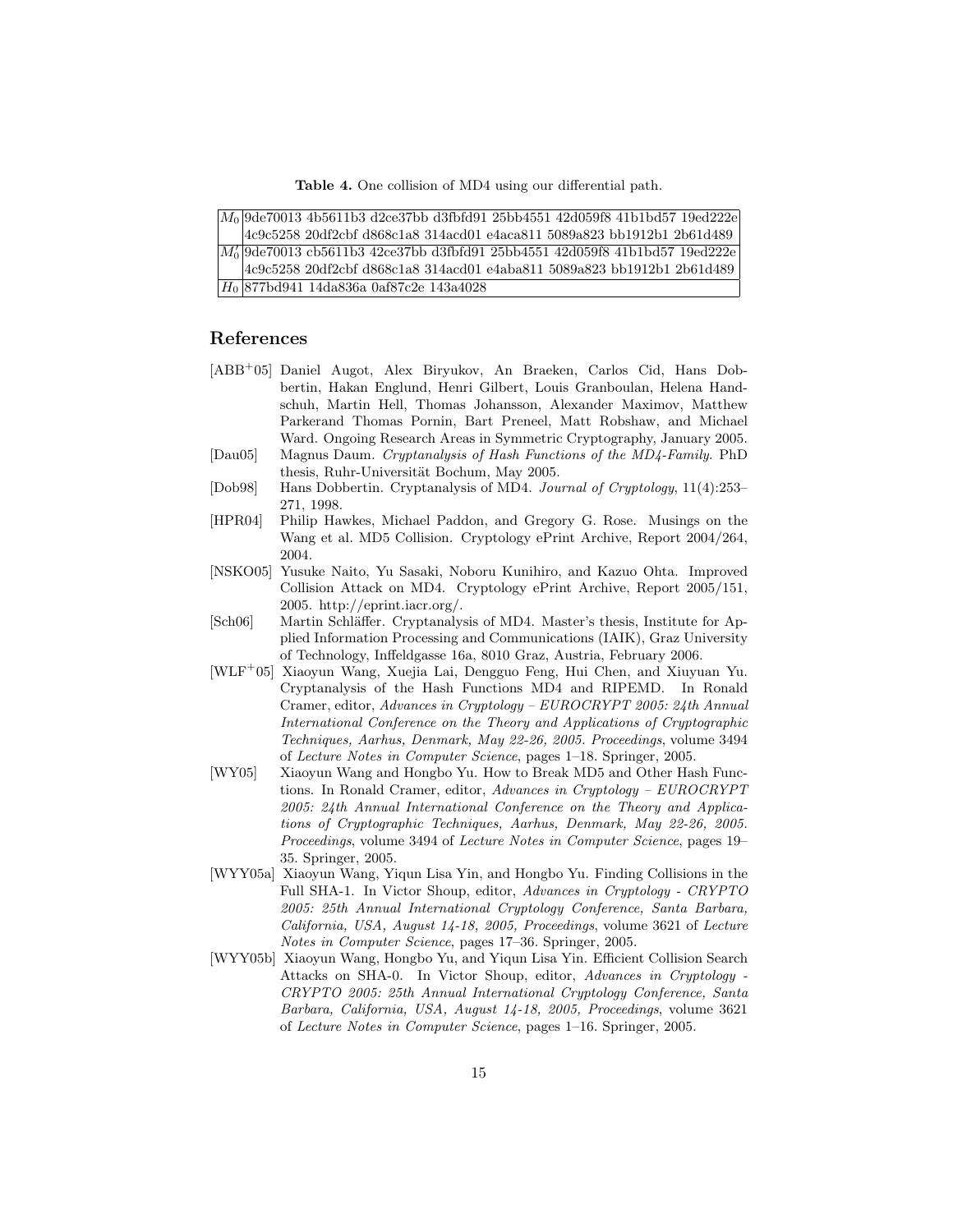# A Differential Characteristic of IF and MAJ

|                                     |                |                                                      |                          |              |                          | $\delta x \delta y \delta z \parallel \delta I F = 0$ $\delta I F = 1$ $\delta I F = -1$ $\parallel \delta M A J = 0$ $\delta M A J = 1$ $\delta M A J = -1$ |
|-------------------------------------|----------------|------------------------------------------------------|--------------------------|--------------|--------------------------|--------------------------------------------------------------------------------------------------------------------------------------------------------------|
| $0\quad 0\quad 0$                   | $\overline{1}$ |                                                      |                          | $\mathbf{1}$ |                          |                                                                                                                                                              |
| $0 \t0 \t1$                         | $x=1$          | $x=0$                                                |                          | $x = y$      | $x \neq y$               |                                                                                                                                                              |
| $0 \t 0 -1$                         | $x=1$          | $\sim$ $-$                                           | $x=0$                    | $x = y$      |                          | $x \neq y$                                                                                                                                                   |
| $0\quad 1\quad 0$                   | $x=0$          | $x=1$                                                | $\overline{\phantom{a}}$ | $x = z$      | $x \neq z$               |                                                                                                                                                              |
| $0 \quad 1 \quad 1$                 |                | $\overline{1}$                                       |                          |              | 1                        |                                                                                                                                                              |
| $0 \t1 - 1$                         | $\omega$       | $x=1$                                                | $\boldsymbol{x}=0$       | $\mathbf{1}$ |                          |                                                                                                                                                              |
| $0 - 1 = 0$                         | $x=0$          | $\alpha$ , $\alpha$ , $\alpha$ , $\alpha$ , $\alpha$ | $x=1$                    | $x = z$      | $\overline{\phantom{a}}$ | $x \neq z$                                                                                                                                                   |
| $0 - 1$ 1                           |                | $x=0$                                                | $x=1$                    | $\mathbf{1}$ |                          |                                                                                                                                                              |
| $0 - 1 - 1$                         |                |                                                      | $\mathbf{1}$             |              |                          | $\mathbf{1}$                                                                                                                                                 |
| $1\quad0\quad0$                     | $y = z$        |                                                      | $ y=1, z=0 y=0, z=1 $    | $y = z$      | $y \neq z$               |                                                                                                                                                              |
| $1 \t0 \t1$                         | $y=0$          | $y=1$                                                |                          |              | 1                        |                                                                                                                                                              |
| $1 \t0 -1$                          | $y=1$          |                                                      | $y=0$                    | $\mathbf{1}$ |                          |                                                                                                                                                              |
| $1\quad1\quad0$                     | $z=1$          | $z=0$                                                |                          |              | $\mathbf{1}$             |                                                                                                                                                              |
| $1\hspace{0.1cm} 1\hspace{0.1cm} 1$ |                | $\mathbf{1}$                                         |                          |              | $\mathbf{1}$             |                                                                                                                                                              |
| $1 \t1 -1$                          | $\mathbf{1}$   |                                                      |                          |              | $\mathbf{1}$             |                                                                                                                                                              |
| $1 - 1$ 0                           | $z=0$          |                                                      | $z=1$                    | $\mathbf{1}$ | $\overline{\phantom{a}}$ |                                                                                                                                                              |
| $1 - 1$ 1                           | $\overline{1}$ |                                                      |                          |              | $\mathbf{1}$             |                                                                                                                                                              |
| $1 - 1 - 1$                         |                |                                                      | $\mathbf{1}$             |              |                          | 1                                                                                                                                                            |
| $-1$ 0 0                            | $y = z$        |                                                      | $ y=0, z=1 y=1, z=0 $    | $y = z$      |                          | $y \neq z$                                                                                                                                                   |
| $-1$ 0 1                            | $y=1$          | $y=0$                                                |                          | 1            |                          |                                                                                                                                                              |
| $-1$ 0 $-1$                         | $y=0$          |                                                      | $y=1$                    |              |                          | $\mathbf{1}$                                                                                                                                                 |
| $-1$ 1 0                            | $z=0$          | $z=1$                                                |                          | $\mathbf{1}$ |                          |                                                                                                                                                              |
| $-1$ 1 1                            | $\sim$ $-$     | 1                                                    |                          |              | $\mathbf{1}$             |                                                                                                                                                              |
| $-1$ 1 $-1$                         | $\,1\,$        |                                                      |                          |              |                          | 1                                                                                                                                                            |
| $-1 -1 0$                           | $z=1$          |                                                      | $z=0$                    |              |                          | 1                                                                                                                                                            |
| $-1$ $-1$ $1$                       | 1              |                                                      |                          |              |                          | 1                                                                                                                                                            |
| $-1 -1 -1$                          |                |                                                      | $\mathbf{1}$             |              |                          | 1                                                                                                                                                            |

**Table 5.** Signed differential characteristic of the  $IF$  and  $MAJ$  function, with necessary conditions, probability 1 or "-" if the desired output is not possible.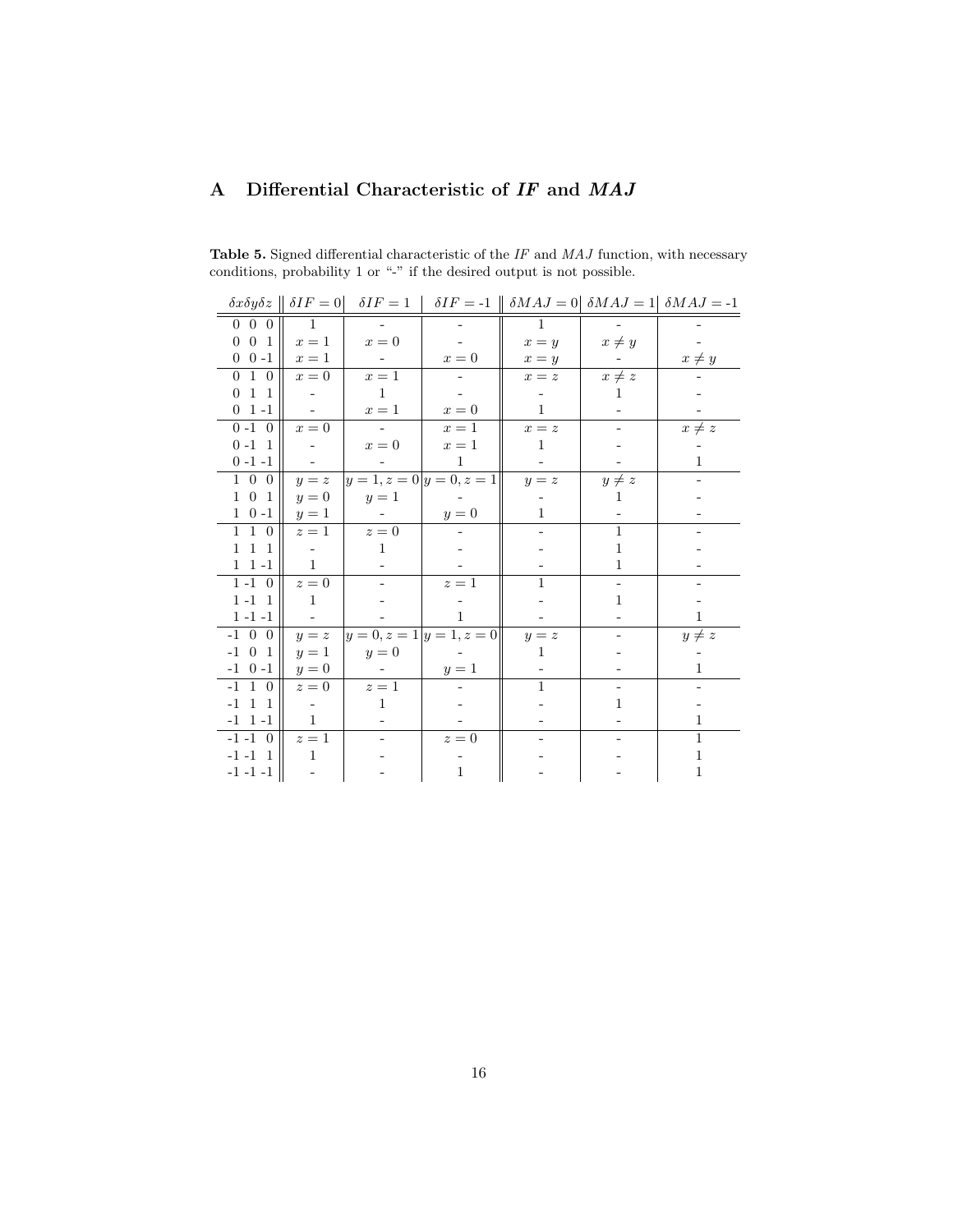

Fig. 4. An overview of the differential path search algorithm. Trapezoids represent Fig. 4. An overview of the differential path search algorithm. Trapezoids represent expansions and restrictions of the search space. expansions and restrictions of the search space.

# B Overview of our Algorithm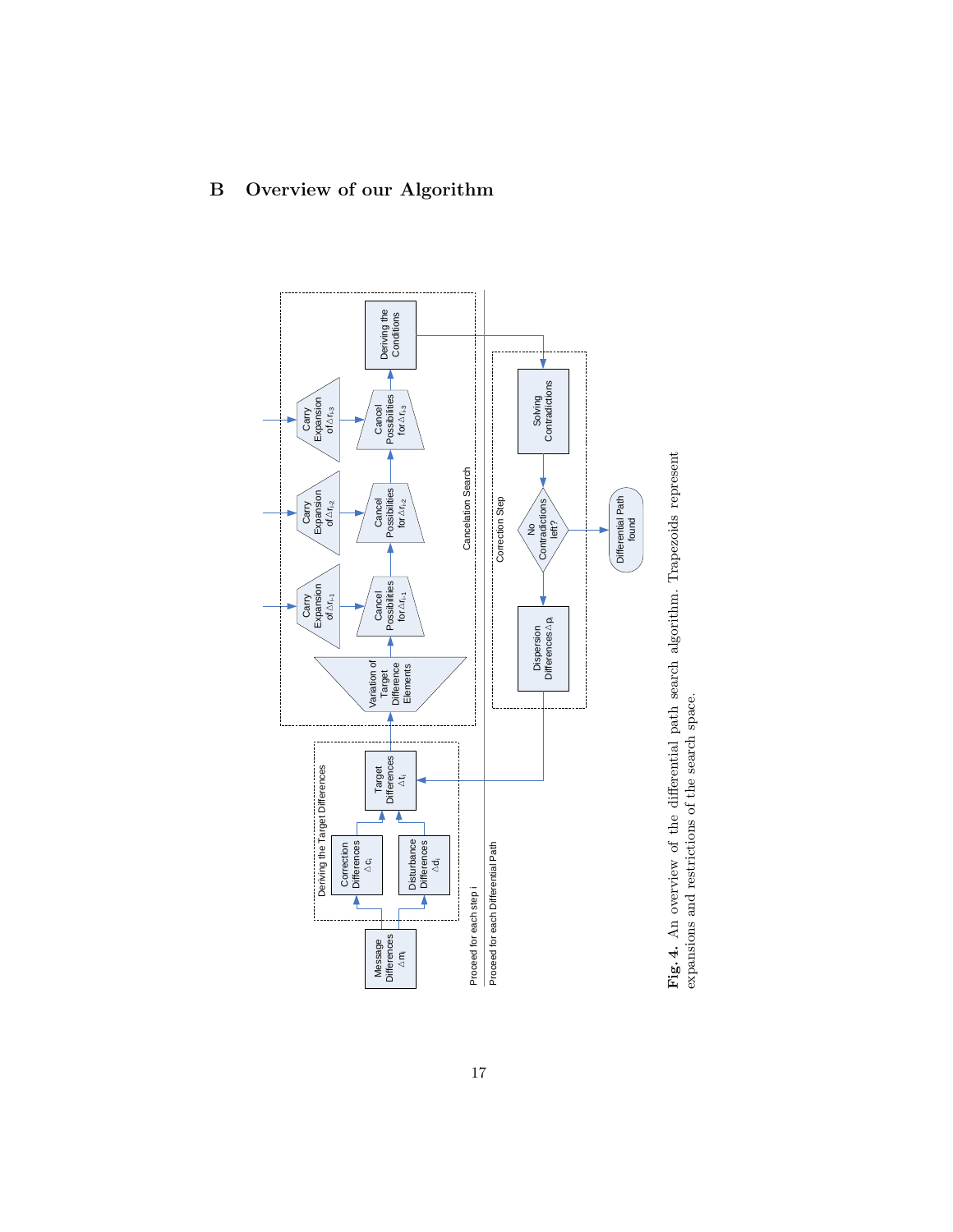# C The Target Differences

Table 6. Deriving the target differences  $\Delta t_i$  by forward computation of the disturbance differences  $\Delta d_i$ , and backward computation of the correction differences  $\Delta c_i$  for all message differences of step  $0 - 24$ . The differences caused by  $m_{12}$  of step 12 are highlighted.

| ${\rm step}$   | $\Delta m_{w_i}$  | $s_i$          | $\Delta d_i$              | $\Delta c_i$                                            | $\Delta t_i$               |
|----------------|-------------------|----------------|---------------------------|---------------------------------------------------------|----------------------------|
| $\overline{0}$ |                   | 3              |                           | $\overline{\Delta[16, 13, -10, -7]}$                    | $\Delta[-16,-13,10,7]$     |
| $\mathbf{1}$   | $\Delta$ [31]     | $\overline{7}$ | $\Delta$ [31]             |                                                         | $\Delta$ [-31]             |
| $\overline{2}$ | $\Delta[31,-28]$  | 11             | $\Delta[31,-28]$          |                                                         | $\Delta[-31, 28]$          |
| 3              |                   | 19             |                           | $\Delta$ [-4]                                           | $\Delta[4]$                |
| $\overline{4}$ |                   | 3              |                           | $\Delta$ [19, 16, -13, -10] $\Delta$ [-19, -16, 13, 10] |                            |
| 5              |                   | 7              | $\Delta[6]$               |                                                         | $\Delta$ [-6]              |
| 6              |                   | 11             | $\Delta[10,-7]$           |                                                         | $\Delta[-10, 7]$           |
| $\overline{7}$ |                   | 19             |                           | $\Delta$ [-23]                                          | $\Delta$ [23]              |
| 8              |                   | 3              |                           | $\Delta$ [22, 19, -16, -13] $\Delta$ [-22, -19, 16, 13] |                            |
| 9              |                   | $\overline{7}$ | $\Delta$ [13]             |                                                         | $\Delta$ [-13]             |
| 10             |                   | 11             | $\Delta[21,-18]$          |                                                         | $\Delta[-21, 18]$          |
| 11             |                   | 19             |                           | $\Delta$ [-10]                                          | $\Delta[10]$               |
| 12             | $\Delta$ [-16]    | 3              | $\Delta$ [-16]            | $\Delta$ [25, 22, -19]                                  | $\Delta[-25, -22, 19, 16]$ |
| 13             |                   | 7              | $\Delta[20]$              |                                                         | $\Delta$ [-20]             |
| 14             |                   | 11             | $\Delta[-29,0]$           |                                                         | $\Delta$ [29, -0]          |
| 15             |                   | 19             |                           | $\Delta$ [-29]                                          | $\Delta$ [29]              |
| 16             |                   | 3              | $\Delta$ [-19]            | $\Delta$ [28, 25, -22]                                  | $\Delta[-28, -25, 22, 19]$ |
| 17             |                   | 5              | $\Delta$ [27]             |                                                         | $\Delta$ [-27]             |
| 18             |                   | 9              | $\Delta$ [11, -8]         |                                                         | $\Delta[-11,8]$            |
| 19             | $\Delta$ [-16]    | 13             | $\Delta$ [-16]            |                                                         | $\Delta$ [16]              |
| 20             | $\Delta$ [31]     | 3              | $\Delta$ [31, -22]        | $\Delta$ [28, -25]                                      | $\Delta[-31, -28, 25, 22]$ |
| 21             |                   | 5              | $\Delta[0]$               |                                                         | $\Delta[-0]$               |
| 22             |                   | 9              | $\Delta[20,-17]$          |                                                         | $\Delta[-20, 17]$          |
| 23             |                   | 11             | $\Delta[-29]$             |                                                         | $\Delta[29]$               |
| 24             | $\Delta[31, -28]$ | $\sqrt{3}$     | $\Delta[31, -28, -25, 2]$ |                                                         | $\Delta[-31, 28, 25, -2]$  |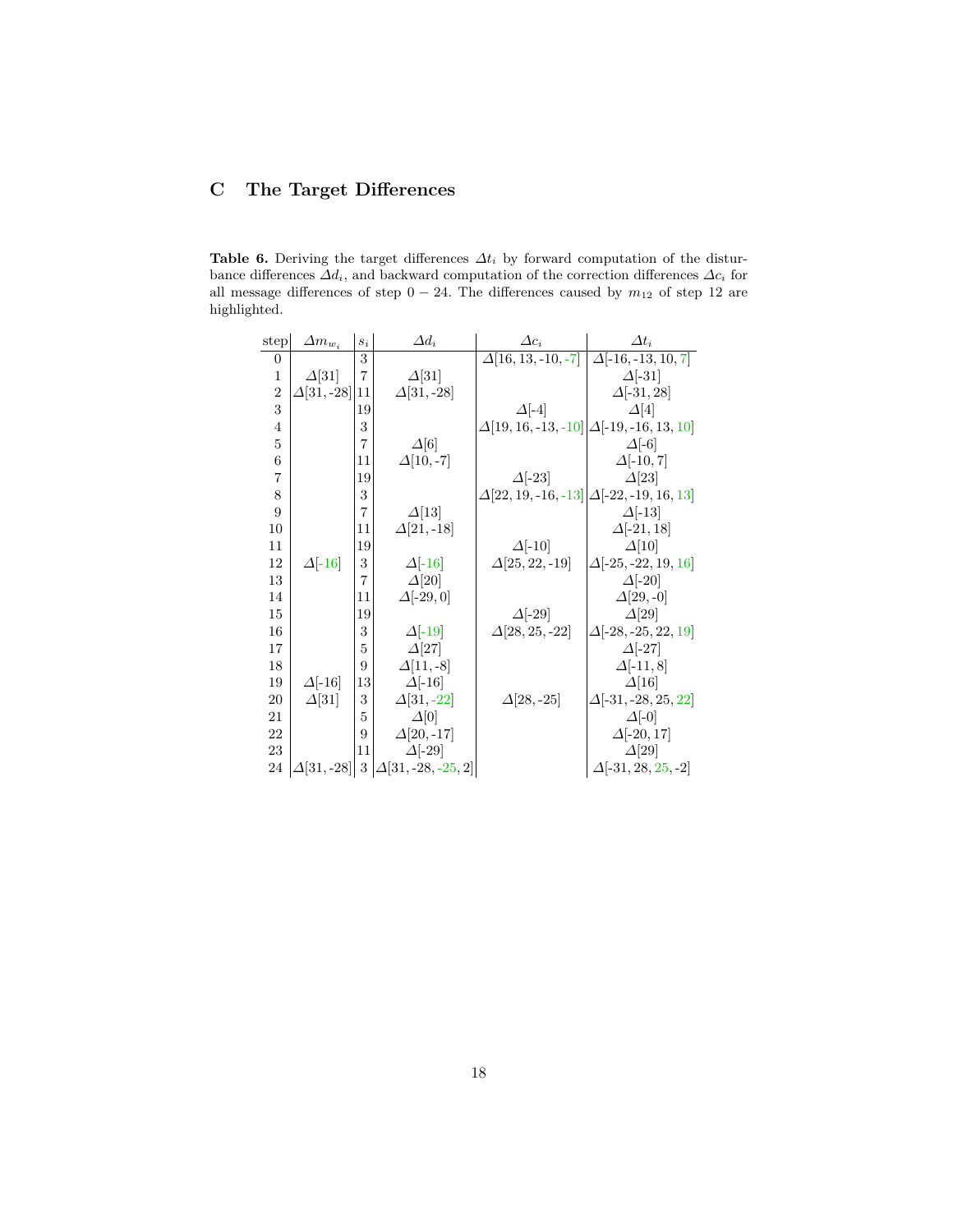# D Detailed Description of our Path.

| Step                      | $\boldsymbol{r}_i$ |                         | $s_i   m_{w_i}$        | $\Delta m_{w_i}$            | $\Delta f_i$             | $\Delta r_i$                              |
|---------------------------|--------------------|-------------------------|------------------------|-----------------------------|--------------------------|-------------------------------------------|
| $\overline{0}$            | $r_0$              | 3                       | $\sqrt{m_0}$           |                             |                          |                                           |
| $\mathbf{1}$              | $r_1$              | $\scriptstyle{7}$       | $\sqrt{m_{1}}$         | $\Delta$ [31]               |                          | $\Delta[6]$                               |
| $\overline{2}$            | r <sub>2</sub>     | 11                      | m <sub>2</sub>         | $\Delta[31,-28]$            |                          | $\overline{\Delta[10,-7]}$                |
| $\overline{\overline{3}}$ | $r_3$              | 19                      | $\mathfrak{m}_3$       |                             | $\overline{\Delta[6]}$   | $\overline{\Delta[25]}$                   |
| $\overline{4}$            | $r_4$              | 3                       | m <sub>4</sub>         |                             |                          |                                           |
| $\overline{5}$            | $r_{5}$            | 7                       | m <sub>5</sub>         |                             |                          | $\Delta$ [16, -15, -14, -13]              |
| $\boldsymbol{6}$          | $r_6$              | 11                      | m <sub>6</sub>         |                             |                          | $\Delta$ [23, -22, -21, -18]              |
| $\overline{7}$            | r <sub>7</sub>     | 19                      | m <sub>7</sub>         |                             | $\Delta$ [23]            | $\Delta[12, 10]$                          |
| 8                         | r <sub>8</sub>     | 3                       | m <sub>8</sub>         |                             | $\Delta[23,-22,16]$      | $\Delta[26, -25, 19]$                     |
| 9                         | r <sub>9</sub>     | $\overline{\mathbf{7}}$ | m <sub>9</sub>         |                             |                          | $\Delta[23, -22, -21, -20]$               |
| 10                        | $r_{10}$  11       |                         | $\ensuremath{m_{10}}$  |                             | $\Delta$ [-21]           | $\Delta$ [-29]                            |
| 11                        | $r_{11}$           | 19                      | $m_{11}$               |                             |                          | $\Delta[-31, 29, 0]$                      |
| 12                        | $r_{12}$           | 3                       | $m_{12}$               | $\Delta$ [-16]              | $\Delta$ [-22]           | $\overline{\Delta[29,-28,-25,22,-20,19]}$ |
| 13                        | $r_{13}$           | $\overline{7}$          | $\mathfrak{m}_{13}$    |                             | $\overline{\Delta[-20]}$ |                                           |
| 14                        | $r_{14}$           | 11                      | $m_{14}$               |                             | $\overline{\Delta[29]}$  |                                           |
| 15                        | $r_{15}$   19      |                         | $m_{15}$               |                             |                          | $\Delta$ [19, -18, 16]                    |
| 16                        | $r_{16}$           | 3                       | m <sub>0</sub>         |                             | $\Delta[19]$             | $\Delta[31, -28, 25]$                     |
| 17                        | $r_{17}$           | 5                       | $\sqrt{m_4}$           |                             |                          |                                           |
| 18                        | $r_{18}$           | 9                       | $m_{8}$                |                             |                          |                                           |
| 19                        | $r_{19}$   13      |                         | $m_{12}$               | $\Delta$ [-16]              |                          | $\Delta$ [31]                             |
| 20                        | $r_{20}$           | 3                       | $\,m_1$                | $\overline{\Delta[31]}$     |                          | $\overline{\Delta}$ [-31, 28]             |
| 21                        | $r_{21}$           | 5                       | m <sub>5</sub>         |                             |                          |                                           |
| 22                        | $r_{22}$           | 9                       | m <sub>9</sub>         |                             |                          |                                           |
| 23                        | $r_{23}$  13       |                         | $m_{13}$               |                             | $\Delta$ [-31]           |                                           |
| 24                        | $r_{24}$           | 3                       | $m_2$                  | $\Delta$ [31, -28]          |                          |                                           |
|                           | .                  |                         |                        |                             |                          |                                           |
| 35                        |                    |                         | $r_{35}$  15  $m_{12}$ | $\Delta$ [-16]              |                          | $\Delta$ [-31]                            |
| 36                        | $r_{36}$           | 3                       | m <sub>2</sub>         | $\overline{\Delta[31,-28]}$ | $\overline{\Delta$ [-31] | $\overline{\Delta$ [-31]                  |
| 37                        | $r_{37}$           | 9                       | $m_{10}$               |                             |                          |                                           |
| 38                        | $r_{38}$  11       |                         | $m_6$                  |                             |                          |                                           |
| 39                        |                    |                         | $r_{39}$ 15 $m_{14}$   |                             |                          |                                           |
| 40                        | $r_{40}$           | 3                       | $m_1$                  | $\Delta$ [31]               |                          |                                           |

Table 7. Differential characteristic of our differential path for MD4.